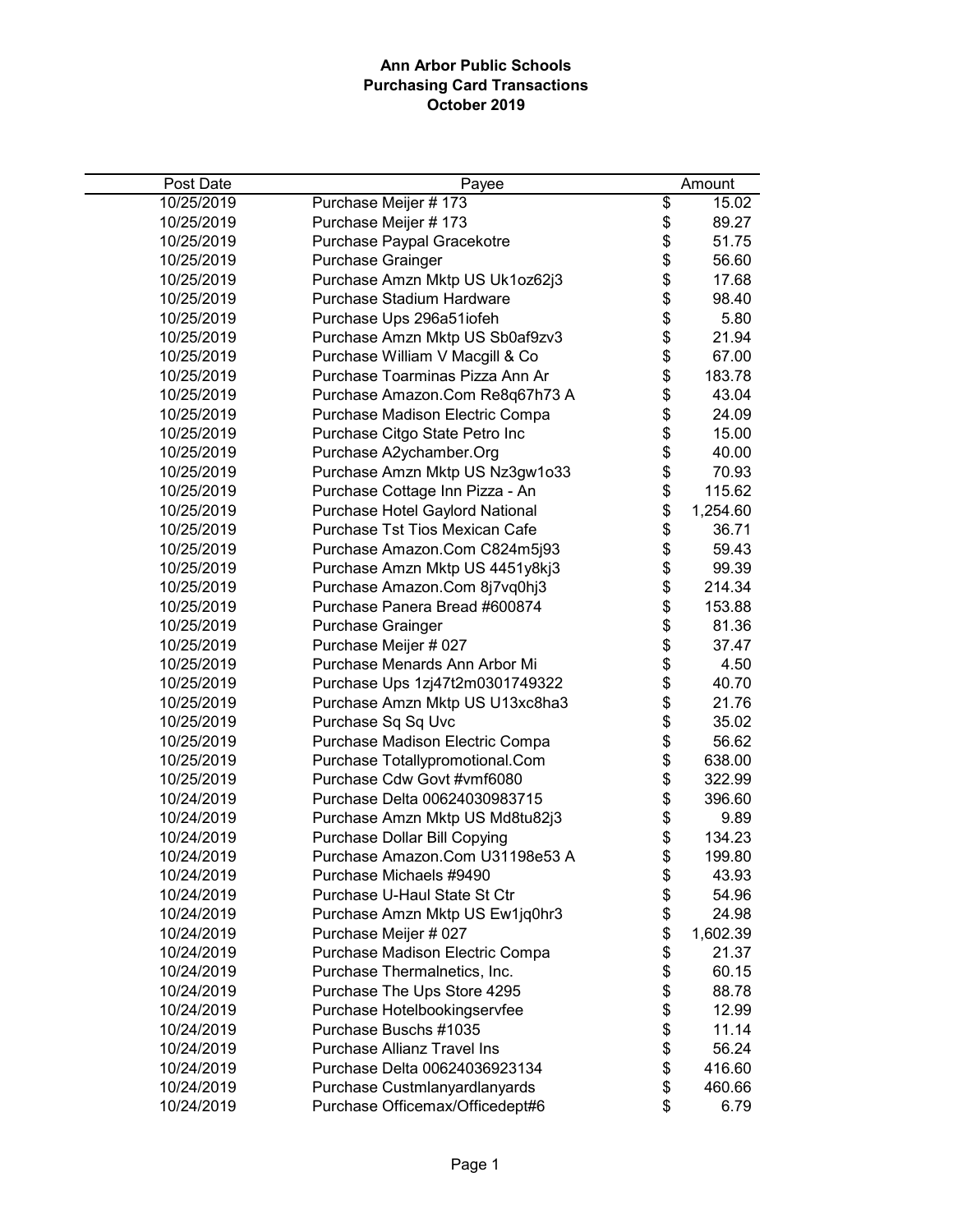| 10/24/2019               | Purchase Gfs Store #0868                                     | \$       | 208.81            |
|--------------------------|--------------------------------------------------------------|----------|-------------------|
| 10/24/2019               | Purchase Meijer # 027                                        | \$       | 19.98             |
| 10/24/2019               | Purchase Amzn Mktp US Pc8yw1083                              | \$       | 9.10              |
| 10/24/2019               | Purchase Meijer # 064                                        | \$       | 1,640.46          |
| 10/24/2019               | Purchase Amzn Mktp US Do6084ge3                              | \$       | 13.87             |
| 10/24/2019               | Purchase Lakeshore Learning Mat                              | \$       | 57.49             |
| 10/24/2019               | Purchase Delta 00624036923123                                | \$       | 416.60            |
| 10/24/2019               | Purchase Pollys #12                                          | \$       | 45.00             |
| 10/24/2019               | <b>Purchase Stadium Hardware</b>                             | \$       | 392.10            |
| 10/24/2019               | Purchase Amazon.Com 5k8co9be3                                | \$       | 21.91             |
| 10/24/2019               | Purchase Jets Pizza - South Lyon                             | \$       | 300.61            |
| 10/24/2019               | Purchase Eb Digital Marketing                                | \$       | 54.67             |
| 10/24/2019               | Purchase Epic Sports, Inc.                                   | \$       | 155.35            |
| 10/24/2019               | Purchase Amzn Mktp US C46rd2uh3                              | \$       | 42.82             |
| 10/24/2019               | Purchase Gfs Store #1973                                     | \$       | 80.90             |
| 10/23/2019               |                                                              | \$       | 71.41             |
|                          | Purchase Madison Electric Compa                              | \$       | 182.77            |
| 10/23/2019               | Purchase Macie Publishing Compa                              | \$       | 189.00            |
| 10/23/2019<br>10/23/2019 | Purchase Mailchimp Monthly                                   | \$       | 25.18             |
| 10/23/2019               | Purchase Amzn Mktp US Q40yx31d3                              | \$       | 18.55             |
| 10/23/2019               | Purchase Amazon.Com 323136qa3 A                              | \$       |                   |
| 10/23/2019               | Purchase Thermalnetics, Inc.                                 | \$       | 863.64<br>575.98  |
|                          | Purchase Officemax/Officedept#6                              |          |                   |
| 10/23/2019               | Purchase Arbor Springs Water Co                              | \$       | 31.50             |
| 10/23/2019               | Purchase Sq Sq Plymouth Orcha                                | \$       | 335.00            |
| 10/23/2019               | Purchase Amzn Mktp US At5wp3xh3<br>Credit Voucher Amazon.Com | \$       | 30.58             |
| 10/23/2019<br>10/23/2019 | Purchase Gfs Store #1973                                     | \$<br>\$ | (12.21)<br>62.23  |
| 10/23/2019               | Purchase Thermalnetics, Inc.                                 | \$       | 500.52            |
| 10/23/2019               |                                                              | \$       | 7.59              |
| 10/23/2019               | Purchase Kroger #688                                         | \$       | 49.45             |
| 10/23/2019               | Purchase Pollys #12<br>Credit Voucher Amzn Mktp Us           | \$       |                   |
| 10/23/2019               | <b>Purchase Government Finance Off</b>                       | \$       | (13.28)<br>500.00 |
| 10/23/2019               | Purchase Amazon.Com 6f3az2i13                                | \$       | 56.60             |
| 10/23/2019               |                                                              | \$       |                   |
| 10/23/2019               | Credit Voucher Amzn Mktp Us                                  | \$       | (2.60)<br>44.98   |
|                          | Purchase Staples 00115642                                    | \$       |                   |
| 10/23/2019               | Purchase Amzn Mktp US 2985w0nx3                              |          | 31.03<br>24.92    |
| 10/23/2019<br>10/23/2019 | Purchase Office Depot #1170                                  | \$       |                   |
|                          | Purchase Amazon.Com B23tw8p03                                | \$       | 26.87             |
| 10/23/2019               | Purchase Nassp Product & Servi                               | \$       | 90.00             |
| 10/23/2019               | Purchase Girls Group                                         | \$       | 100.00            |
| 10/23/2019               | Credit Voucher Amzn Mktp Us                                  | \$       | (2.60)            |
| 10/23/2019<br>10/23/2019 | Purchase Amzn Mktp US Qf20q7b53<br>Purchase Aldi 67052       | \$       | 159.92<br>38.06   |
| 10/23/2019               | Purchase Officemax/Officedept#6                              | \$<br>\$ | 7.82              |
| 10/23/2019               |                                                              | \$       | 132.70            |
|                          | Purchase Her Own Words, Llc                                  |          |                   |
| 10/23/2019               | Purchase Amazon.Com V32lz3j53                                | \$<br>\$ | 698.40<br>389.99  |
| 10/23/2019               | Purchase Amzn Mktp US Em5hx5to3                              | \$       |                   |
| 10/23/2019               | Credit Voucher Marriott Lax Airport                          | \$       | (1.58)            |
| 10/22/2019               | Purchase Target 00012856                                     |          | 47.68             |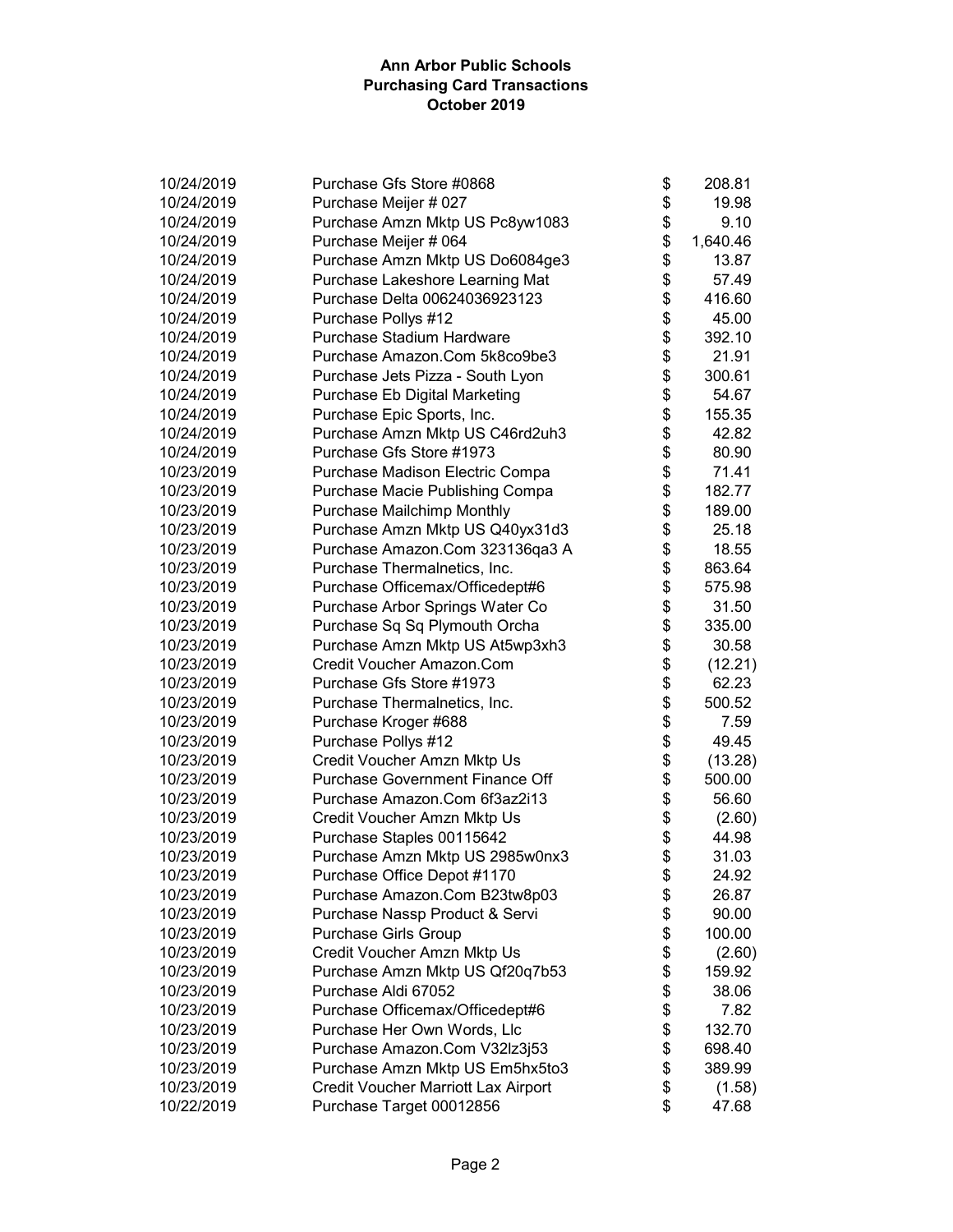| 10/22/2019 | Purchase Behler Young Company A        | \$<br>59.93    |
|------------|----------------------------------------|----------------|
| 10/22/2019 | Purchase Little Caesars 0007 00        | \$<br>51.75    |
| 10/22/2019 | Purchase Shanty Creek Resorts -        | \$<br>148.48   |
| 10/22/2019 | <b>Purchase Act Usta Teamtns</b>       | \$<br>55.00    |
| 10/22/2019 | Purchase A-1 Rental                    | \$<br>306.25   |
| 10/22/2019 | Purchase Amzn Mktp US 1g78w2wk3        | \$<br>26.99    |
| 10/22/2019 | Purchase Amazon.Com R98ej8943          | \$<br>73.00    |
| 10/22/2019 | Purchase Madison Electric Compa        | \$<br>250.18   |
| 10/22/2019 | Purchase Amzn Mktp US Pl0fs2pq3        | \$<br>28.78    |
| 10/22/2019 | Purchase Usps Po 2583800176            | \$<br>7.40     |
| 10/22/2019 | Purchase Shanty Creek Resorts -        | \$<br>148.48   |
| 10/22/2019 | Purchase Boilers Controls & Equ        | \$<br>1,023.00 |
| 10/22/2019 | <b>Purchase Act Usta Teamtns</b>       | \$<br>50.00    |
| 10/22/2019 | <b>Purchase Act Usta Teamtns</b>       | \$<br>30.00    |
| 10/22/2019 | Purchase Jimmy Johns # 90012 M         | \$<br>56.65    |
| 10/22/2019 | Purchase Amzn Mktp US Ps1310yn3        | \$<br>52.75    |
| 10/21/2019 | Purchase Arbor Springs Water Co        | \$<br>32.00    |
| 10/21/2019 | Purchase Officemax/Officedept#6        | \$<br>21.97    |
| 10/21/2019 | Purchase 4imprint                      | \$<br>940.99   |
| 10/21/2019 | Purchase Memspa                        | \$<br>350.00   |
| 10/21/2019 | <b>Purchase Vanderbilt Catering</b>    | \$<br>425.00   |
| 10/21/2019 | Purchase Grainger                      | \$<br>3.57     |
| 10/21/2019 | Purchase Officemax/Officedept#6        | \$<br>16.79    |
| 10/21/2019 | Purchase Amzn Mktp US 6e1f64qi3        | \$<br>25.62    |
| 10/21/2019 | <b>Purchase Radisson Hotels</b>        | \$<br>1,074.93 |
| 10/21/2019 | <b>Purchase Envato</b>                 | \$<br>198.00   |
| 10/21/2019 | Purchase American Assoc Of Scho        | \$<br>1,000.00 |
| 10/21/2019 | Purchase Dollar Bill Copying           | \$<br>159.50   |
| 10/21/2019 | Purchase Amzn Mktp US 9q82n2lq3        | \$<br>104.99   |
| 10/21/2019 | Purchase Forest Akers Golf Cour        | \$<br>34.00    |
| 10/21/2019 | <b>Purchase Think Social Publishin</b> | \$<br>122.79   |
| 10/21/2019 | <b>Purchase Grainger</b>               | \$<br>128.00   |
| 10/21/2019 | Purchase Amzn Mktp US 7q2tn8323        | \$<br>29.95    |
| 10/21/2019 | <b>Purchase Mission Point Resort</b>   | \$<br>157.94   |
| 10/21/2019 | Purchase Treetop Products Conso        | \$<br>1,479.94 |
| 10/21/2019 | Purchase Officemax/Officedept#6        | \$<br>96.99    |
| 10/21/2019 | Purchase Officemax/Officedept#6        | \$<br>18.82    |
| 10/21/2019 | Purchase Amzn Mktp US Up22y1ro3        | \$<br>201.33   |
| 10/21/2019 | <b>Purchase Stadium Hardware</b>       | \$<br>5.38     |
| 10/21/2019 | Purchase Usps Po 2583800176            | \$<br>7.40     |
| 10/21/2019 | Purchase Forest Akers Golf Cour        | \$<br>58.00    |
| 10/21/2019 | Purchase Meijer # 064                  | \$<br>19.99    |
| 10/21/2019 | Purchase Gfs Store #0868               | \$<br>71.99    |
| 10/21/2019 | <b>Purchase Sticker Mule</b>           | \$<br>146.00   |
| 10/21/2019 | Purchase Paypal Ccresaeotta            | \$<br>190.00   |
| 10/21/2019 | Purchase Grainger                      | \$<br>1,256.76 |
| 10/21/2019 | Purchase Amazon.Com Rz4q39j33          | \$<br>41.94    |
| 10/21/2019 | Purchase Vzwrlss Apocc Visb            | \$<br>648.18   |
| 10/21/2019 | Purchase Madison Electric Compa        | \$<br>125.02   |
|            |                                        |                |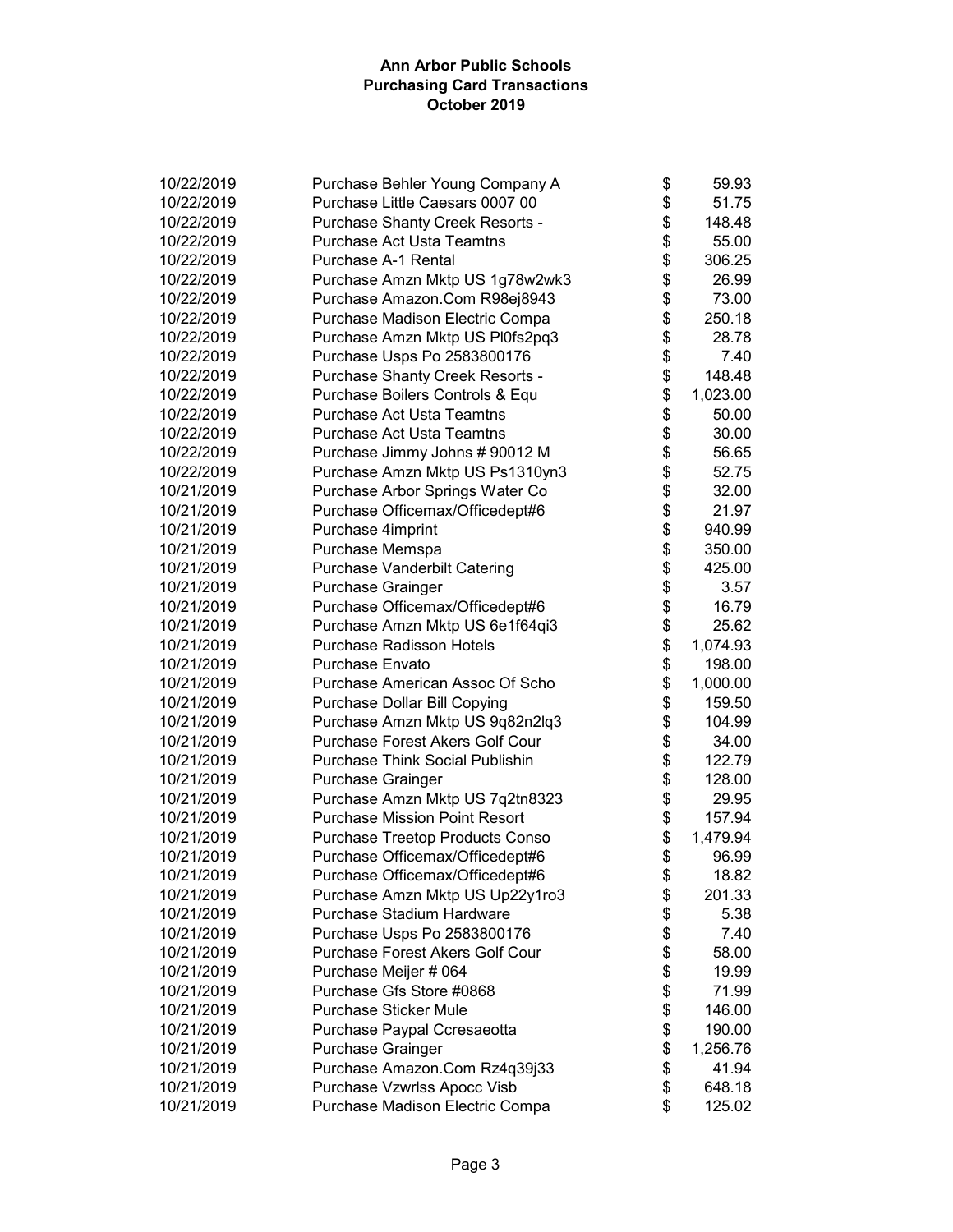| 10/21/2019 | Purchase Rps Ann Arbor Meterq02/Global Educat \$ | 3.80            |
|------------|--------------------------------------------------|-----------------|
| 10/21/2019 | Purchase Signupgenius                            | \$<br>49.99     |
| 10/21/2019 | Purchase Amzn Mktp US 1v7cf0983                  | \$<br>63.96     |
| 10/21/2019 | Purchase Vzwrlss Apocc Visb                      | \$<br>11,860.88 |
| 10/21/2019 | Purchase Grainger                                | \$<br>48.05     |
| 10/21/2019 | Purchase Meijer # 027                            | \$<br>286.59    |
| 10/21/2019 | Purchase Asue Urban Collaborati                  | \$<br>300.00    |
| 10/21/2019 | Purchase Amzn Mktp US Bu73u6zq3                  | \$<br>138.11    |
| 10/21/2019 | Purchase Grainger                                | \$<br>44.38     |
| 10/18/2019 | Purchase Amzn Mktp US Ro1kv1cz3                  | \$<br>166.00    |
| 10/18/2019 | Purchase Dj Conley Associates I                  | \$<br>147.79    |
| 10/18/2019 | Purchase Meijer # 173                            | \$<br>41.08     |
| 10/18/2019 | Purchase Amzn Mktp US 1m6if6cz3                  | \$<br>8.98      |
| 10/18/2019 | Purchase Msbo                                    | \$<br>190.00    |
| 10/18/2019 | Purchase Amzn Mktp US 3b95h8k53                  | \$<br>5.47      |
| 10/18/2019 | Purchase Boilers Controls & Equ                  | \$<br>2,335.00  |
| 10/18/2019 | Purchase Amzn Mktp US Nw2p34j03                  | \$<br>54.81     |
| 10/18/2019 | Purchase Meijer # 173                            | \$<br>15.86     |
| 10/18/2019 | Purchase Panera Bread #600874                    | \$<br>150.01    |
| 10/18/2019 | <b>Purchase Mission Point Resort</b>             | \$<br>324.82    |
| 10/18/2019 | Purchase Amzn Mktp US Us7b07ep3                  | \$<br>373.38    |
| 10/18/2019 | Purchase Amzn Mktp US Us7b07ep3                  | \$<br>373.39    |
| 10/18/2019 | Purchase Amzn Mktp US M381s13a0                  | \$<br>354.95    |
| 10/18/2019 | Purchase Officemax/Depot 6048                    | \$<br>44.46     |
| 10/18/2019 | Purchase Meijer # 064                            | \$<br>74.94     |
| 10/18/2019 | <b>Credit Voucher Mission Point Resort</b>       | \$<br>(1.14)    |
| 10/18/2019 | Purchase Amzn Mktp US Ng4f32wa3                  | \$<br>58.90     |
| 10/18/2019 | Purchase Madison Electric Compa                  | \$<br>329.70    |
| 10/18/2019 | Purchase Madison Electric Compa                  | \$<br>64.21     |
| 10/18/2019 | Purchase Menards Ann Arbor Mi                    | \$<br>56.34     |
| 10/18/2019 | Purchase Teacherspayteachers.Co                  | \$<br>51.73     |
| 10/18/2019 | Purchase Squ Sq Sacred Healing                   | \$<br>280.00    |
| 10/18/2019 | Purchase Msbo                                    | \$<br>340.00    |
| 10/18/2019 | Purchase Meijer # 173                            | \$<br>30.66     |
| 10/18/2019 | Purchase Decker Equipment                        | \$<br>652.32    |
| 10/18/2019 | Purchase Amzn Mktp US 2i8at1pa3                  | \$<br>49.40     |
| 10/18/2019 | <b>Purchase Comcast</b>                          | \$<br>356.85    |
| 10/18/2019 | Purchase Monsters In My Head                     | \$<br>79.00     |
| 10/18/2019 | Purchase Dj Conley Associates I                  | \$<br>296.37    |
| 10/18/2019 | Purchase Amzn Mktp US Zy46r9y83                  | \$<br>104.05    |
| 10/18/2019 | Purchase Id Wholesaler                           | \$<br>345.73    |
| 10/18/2019 | Purchase Target 00012856                         | \$<br>75.99     |
| 10/18/2019 | Purchase Madison Electric Compa                  | \$<br>171.64    |
| 10/17/2019 | Purchase Madison Electric Compa                  | \$<br>156.95    |
| 10/17/2019 | Purchase Clear Rate Communicati                  | \$<br>5,139.80  |
| 10/17/2019 | <b>Purchase Farmtek</b>                          | \$<br>56.95     |
| 10/17/2019 | Purchase Washtenaw Dairy-5th Grade Battle of th  | \$<br>276.00    |
| 10/17/2019 | Purchase Ibt lis Fingerprint Co                  | \$<br>63.00     |
| 10/17/2019 | Purchase Ptouchdirect.Com                        | \$<br>47.92     |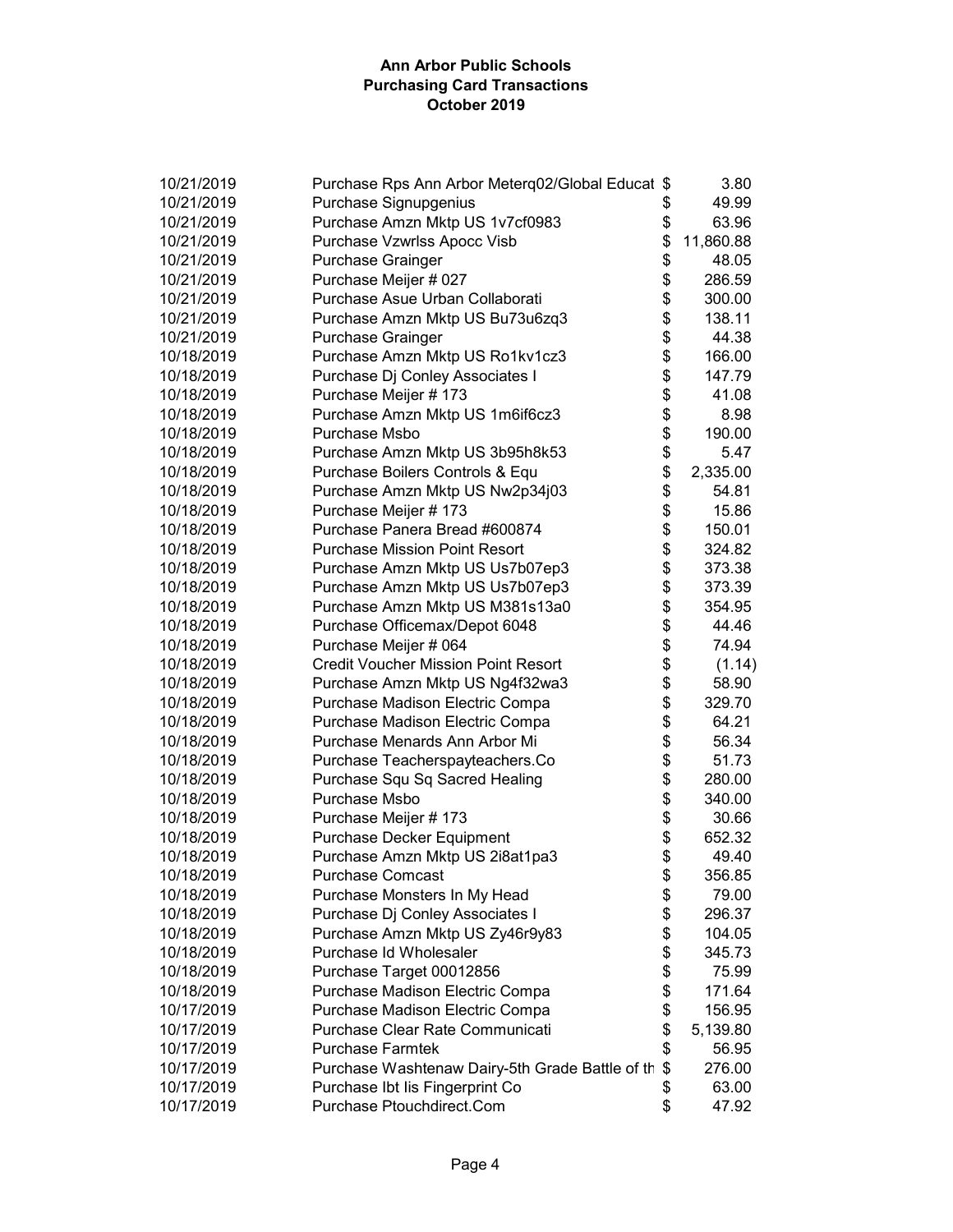| 10/17/2019 | Purchase Panera Bread #600874        | \$<br>55.95     |
|------------|--------------------------------------|-----------------|
| 10/17/2019 | Purchase Amzn Mktp US Rw5pc7cj3      | \$<br>11.02     |
| 10/17/2019 | Purchase Panera Bread #601366        | \$<br>87.96     |
| 10/17/2019 | Purchase Panera Bread #600874        | \$<br>1,055.82  |
| 10/17/2019 | Purchase Officemax/Officedept#6      | \$<br>36.74     |
| 10/17/2019 | Purchase Amazon.Com Lg00o5dk3        | \$<br>71.27     |
| 10/17/2019 | Purchase Vistapr Vistaprint.Com      | \$<br>39.99     |
| 10/17/2019 | Purchase Chelsea Lumber Co. 381      | \$<br>464.75    |
| 10/17/2019 | Purchase Amzn Mktp US Dh4z050x3      | \$<br>27.99     |
| 10/17/2019 | Purchase Teachers Discovery          | \$<br>94.00     |
| 10/17/2019 | Purchase Gfs Store #1973             | \$<br>132.46    |
| 10/17/2019 | Purchase Amzn Mktp US Vd9f17023      | \$<br>50.69     |
| 10/17/2019 | Purchase Four Points By Sherato      | \$<br>278.13    |
| 10/17/2019 | Purchase Demco Inc                   | \$<br>238.74    |
| 10/17/2019 | Purchase Kroger #365                 | \$<br>2.99      |
| 10/17/2019 | Purchase Qdoba 2157 Online           | \$<br>245.00    |
| 10/17/2019 | Purchase Meijer # 173                | \$<br>46.71     |
| 10/17/2019 | Purchase Univ Of Mich Cpms           | \$<br>3.60      |
| 10/17/2019 | Purchase Demco Inc                   | \$<br>514.70    |
| 10/17/2019 | Purchase Target 00006346             | \$<br>108.08    |
| 10/17/2019 | Purchase Amzn Mktp US 4w3dz3md3      | \$<br>83.04     |
| 10/17/2019 | Purchase Speedway 08707 Ann Arb      | \$<br>77.16     |
| 10/17/2019 | Purchase Abdo Publishing Inc         | \$<br>60.75     |
| 10/17/2019 | Purchase Amzn Mktp US G62uc6oc3      | \$<br>49.46     |
| 10/16/2019 | Purchase City Of Ann Arbor           | \$<br>37,741.70 |
| 10/16/2019 | Purchase Amzn Mktp US Eo4jb1ej3      | \$<br>14.69     |
| 10/16/2019 | Purchase City Of Ann Arbor           | \$<br>648.00    |
| 10/16/2019 | Purchase Michigan Recreation &       | \$<br>425.00    |
| 10/16/2019 | Purchase Amzn Mktp US Xt1zx8e03      | \$<br>247.01    |
| 10/16/2019 | Purchase Meijer # 173                | \$<br>113.29    |
| 10/16/2019 | Purchase Target 00006346             | \$<br>12.99     |
| 10/16/2019 | <b>Purchase Mission Point Resort</b> | \$<br>266.56    |
| 10/16/2019 | <b>Credit Voucher Demco Inc</b>      | \$<br>(59.29)   |
| 10/16/2019 | <b>Purchase Forest Akers Golf</b>    | \$<br>324.00    |
| 10/16/2019 | Purchase Amzn Mktp US Yc7458vr3      | \$<br>31.46     |
| 10/16/2019 | Purchase Embassy Suites Alxndr       | \$<br>692.70    |
| 10/16/2019 | Purchase Home2 Suites Nashville      | \$<br>4,582.25  |
| 10/16/2019 | Purchase Cottage Inn Pizza - An      | \$<br>289.84    |
| 10/16/2019 | Purchase Embassy Suites Alxndr       | \$<br>587.70    |
| 10/16/2019 | Purchase Univ Mich Parking Medi      | \$<br>2.00      |
| 10/16/2019 | Purchase Demco Inc                   | \$<br>56.44     |
| 10/16/2019 | Purchase Demco Inc                   | \$<br>180.95    |
| 10/16/2019 | Purchase Ann Arbor Transportati      | \$<br>225.00    |
| 10/16/2019 | <b>Purchase Quill Corporation</b>    | \$<br>69.08     |
| 10/16/2019 | Purchase Canva 02478-11541041        | \$<br>10.00     |
| 10/16/2019 | Purchase Amzn Mktp US 5c3nu3fn3      | \$<br>8.99      |
| 10/16/2019 | Purchase Amzn Mktp US 5c3nu3fn3      | \$<br>18.22     |
| 10/16/2019 | Purchase Amzn Mktp US X34o52c73      | \$<br>12.12     |
| 10/16/2019 | Purchase Madison Electric Compa      | \$<br>81.64     |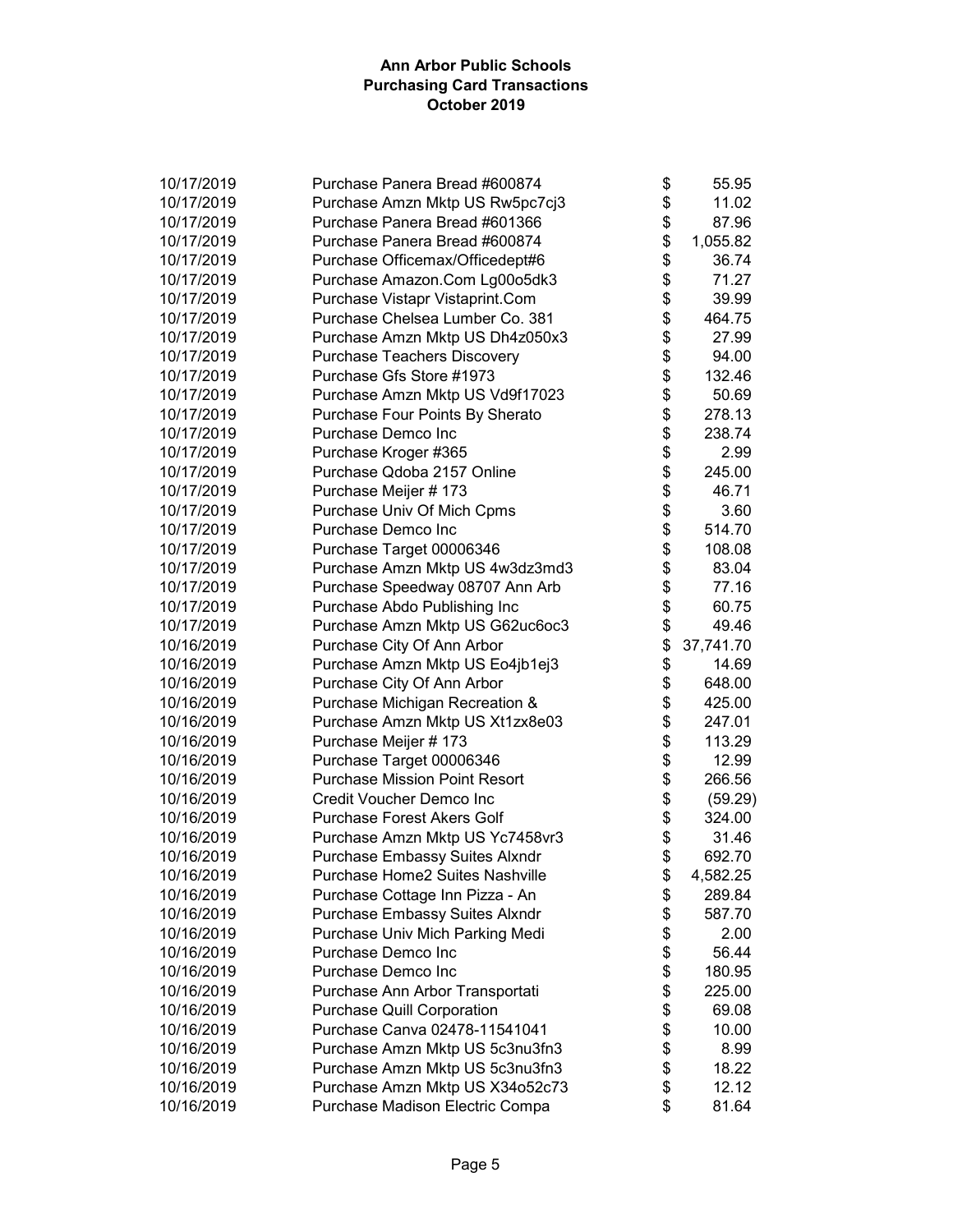| 10/16/2019 | Purchase Trinity, Inc                  | \$<br>320.49    |
|------------|----------------------------------------|-----------------|
| 10/16/2019 | Purchase Home2 Suites Nashville        | \$<br>10,000.00 |
| 10/16/2019 | Purchase Usps Po 2502800106            | \$<br>550.00    |
| 10/16/2019 | Purchase Math Assoc America            | \$<br>163.00    |
| 10/16/2019 | Purchase City Of Ann Arbor             | \$<br>27,406.00 |
| 10/16/2019 | Purchase Gaylord Opryland Retai        | \$<br>1,084.03  |
| 10/16/2019 | Purchase Demco Inc                     | \$<br>55.93     |
| 10/16/2019 | Purchase Ssi School Specialty          | \$<br>241.84    |
| 10/16/2019 | Purchase Embassy Suites Alxndr         | \$<br>587.70    |
| 10/16/2019 | Purchase Amzn Mktp US 334mw61f3        | \$<br>79.00     |
| 10/16/2019 | Credit Voucher Hotel Indigo Traverse   | \$<br>(16.68)   |
| 10/15/2019 | Purchase Amzn Mktp US 4a8q87jy3        | \$<br>233.97    |
| 10/15/2019 | Purchase Inst Cont Legal Edu           | \$<br>108.50    |
| 10/15/2019 | Purchase Kroger #688                   | \$<br>12.57     |
| 10/15/2019 | Purchase Qdoba Q1806                   | \$<br>534.80    |
| 10/15/2019 | <b>Purchase Wrestling Mart Llc</b>     | \$<br>239.90    |
| 10/15/2019 | Purchase Amzn Mktp US Bq8e655l3        | \$<br>8.47      |
| 10/15/2019 | Purchase Amzn Mktp US Bq8e655l3        | \$<br>30.59     |
| 10/15/2019 | Purchase Paypal Memspa                 | \$<br>299.00    |
| 10/15/2019 | <b>Purchase Thomson West Tcd</b>       | \$<br>294.64    |
| 10/15/2019 | Purchase Lightspeed Technologie        | \$<br>60.00     |
| 10/15/2019 | <b>Purchase A-1 Rental</b>             | \$<br>306.25    |
| 10/15/2019 | Purchase Amazon.Com Ao9pc9ex3          | \$<br>141.09    |
| 10/15/2019 | Purchase Ibt lis Fingerprint Co        | \$<br>63.00     |
| 10/15/2019 | Purchase Madison Electric Compa        | \$<br>223.33    |
| 10/15/2019 | Purchase Int In Raptor Technol         | \$<br>100.00    |
| 10/15/2019 | Purchase Amzn Mktp US Bh9lx2q03        | \$<br>81.45     |
| 10/15/2019 | Purchase Amzn Mktp US Wi3333763        | \$<br>25.99     |
| 10/15/2019 | Purchase 1102 Dominos Pizza            | \$<br>30.97     |
| 10/15/2019 | Purchase Inventables, Inc              | \$<br>60.26     |
| 10/15/2019 | Purchase Amzn Mktp US 056wb3rc3        | \$<br>79.65     |
| 10/14/2019 | <b>Purchase National Energy Contro</b> | \$<br>293.59    |
| 10/14/2019 | Purchase Kroger #688                   | \$<br>59.94     |
| 10/14/2019 | Purchase Amzn Mktp US Ly78a4ed3        | \$<br>32.95     |
| 10/14/2019 | Purchase Paypal Michigancou            | \$<br>340.00    |
| 10/14/2019 | Credit Voucher Zingermans Catering &   | \$<br>(4.40)    |
| 10/14/2019 | Purchase Flinn Scientific Inc          | \$<br>812.50    |
| 10/14/2019 | Purchase Flinn Scientific Inc          | \$<br>812.50    |
| 10/14/2019 | Purchase Flinn Scientific Inc          | \$<br>813.35    |
| 10/14/2019 | Purchase Meijer # 064                  | \$<br>98.72     |
| 10/14/2019 | Purchase Meijer # 064                  | \$<br>57.24     |
| 10/14/2019 | Purchase Uncle Jims Worm Far           | \$<br>19.20     |
| 10/14/2019 | Purchase Uncle Jims Worm Far           | \$<br>24.20     |
| 10/14/2019 | Purchase Panera Bread #600874          | \$<br>87.73     |
| 10/14/2019 | Purchase Wildlife Services Of M        | \$<br>290.00    |
| 10/14/2019 | Purchase Delta 00624024683634          | \$<br>276.60    |
| 10/14/2019 | Purchase Panera Bread #600876          | \$<br>38.32     |
| 10/14/2019 | Purchase Dollar Tree, Inc.             | \$<br>38.16     |
| 10/14/2019 | Purchase Michigan World Languag        | \$<br>115.00    |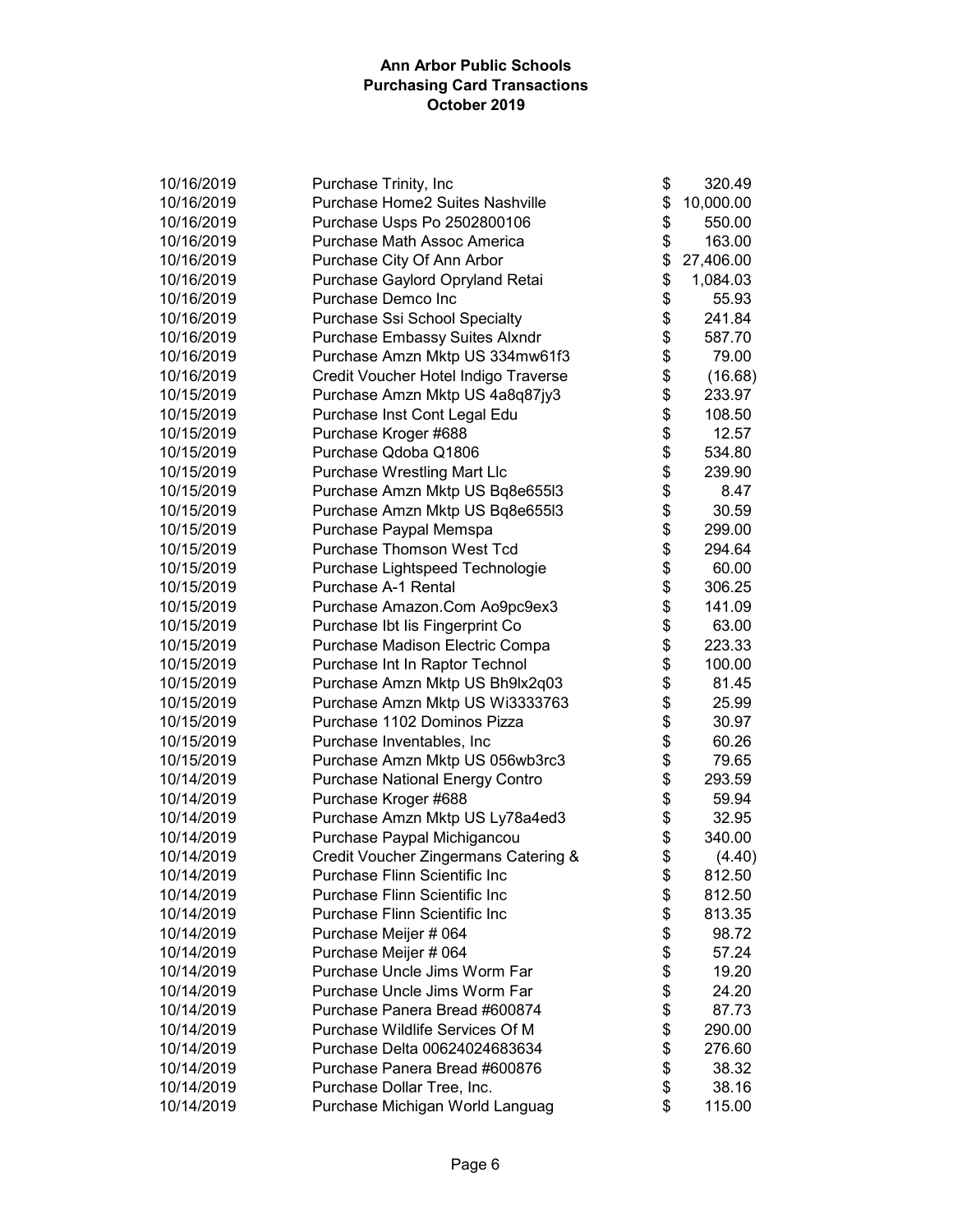| 10/14/2019 | Purchase The Home Depot #2721                  | \$<br>119.18   |
|------------|------------------------------------------------|----------------|
| 10/14/2019 | Purchase Uncle Jims Worm Far                   | \$<br>45.15    |
| 10/14/2019 | <b>Purchase Fairfield Inn &amp; Suites</b>     | \$<br>140.17   |
| 10/14/2019 | Purchase Delta 00624024683645                  | \$<br>276.60   |
| 10/14/2019 | Purchase Olive Garden 100018424 Tip not includ | \$<br>1,141.00 |
| 10/14/2019 | <b>Purchase Marriott Ann Arbor</b>             | \$<br>272.40   |
| 10/14/2019 | Purchase Florida League Of Ib S                | \$<br>925.00   |
| 10/14/2019 | Purchase Amazon.Com Wd6sh4at3                  | \$<br>105.06   |
| 10/14/2019 | Purchase Officemax/Officedept#6                | \$<br>104.99   |
| 10/14/2019 | Purchase Amzn Mktp US Sh8uz49l3                | \$<br>235.62   |
| 10/14/2019 | Purchase Stadium Trophy Inc                    | \$<br>25.00    |
| 10/14/2019 | Purchase Wildlife Services Of M                | \$<br>390.00   |
| 10/14/2019 | Purchase Uncle Jims Worm Far                   | \$<br>24.20    |
| 10/14/2019 | Purchase Officemax/Officedept#6                | \$<br>11.49    |
| 10/14/2019 | Purchase TIf Nortons Flowers An                | \$<br>163.95   |
| 10/14/2019 | Purchase Florida League Of Ib S                | \$<br>925.00   |
| 10/14/2019 | Purchase Wildlife Services Of M                | \$<br>140.00   |
| 10/14/2019 | Purchase Michigan World Languag                | \$<br>115.00   |
| 10/14/2019 | Purchase Grainger                              | \$<br>129.48   |
| 10/14/2019 | Credit Voucher Amzn Mktp Us                    | \$<br>(6.43)   |
| 10/14/2019 | Purchase Michigan World Languag                | \$<br>115.00   |
| 10/14/2019 | Credit Voucher Gvsu Web Payments               | \$<br>(15.00)  |
| 10/14/2019 | Purchase Jimmy Johns - 90074 -                 | \$<br>42.30    |
| 10/14/2019 | Purchase Amazon.Com Al7pz5kz3 A                | \$<br>61.72    |
| 10/14/2019 | Purchase Amzn Mktp US 0w8xc8e13                | \$<br>59.00    |
| 10/14/2019 | Purchase Amazon.Com Pl58l02l3                  | \$<br>129.78   |
| 10/14/2019 | Purchase Delta 00624024683656                  | \$<br>276.60   |
| 10/14/2019 | Purchase Meijer # 064                          | \$<br>19.45    |
| 10/14/2019 | Purchase Grainger                              | \$<br>12.76    |
| 10/14/2019 | Purchase Michigan World Languag                | \$<br>115.00   |
| 10/14/2019 | <b>Purchase Grainger</b>                       | \$<br>53.37    |
| 10/14/2019 | Purchase Uncle Jims Worm Far                   | \$<br>36.15    |
| 10/14/2019 | Purchase Uncle Jims Worm Far                   | \$<br>36.15    |
| 10/14/2019 | Purchase Michigan World Languag                | \$<br>115.00   |
| 10/14/2019 | <b>Purchase Learning Without Tears</b>         | \$<br>328.63   |
| 10/14/2019 | <b>Purchase Act Usta Teamtns</b>               | \$<br>70.00    |
| 10/14/2019 | Purchase Madison Electric Compa                | \$<br>137.99   |
| 10/14/2019 | Purchase Panera Bread #600874                  | \$<br>14.16    |
| 10/14/2019 | <b>Purchase Doubletree Hotels</b>              | \$<br>354.90   |
| 10/14/2019 | Purchase Amzn Mktp US K28yr16g3                | \$<br>51.08    |
| 10/14/2019 | Purchase Paypal Michigancou                    | \$<br>170.00   |
| 10/14/2019 | Purchase Uncle Jims Worm Far                   | \$<br>36.15    |
| 10/14/2019 | <b>Purchase Doubletree Hotels</b>              | \$<br>114.45   |
| 10/14/2019 | Purchase Amzn Mktp US Dp6421ug3                | \$<br>16.26    |
| 10/14/2019 | Purchase Amzn Mktp US Gh3do6173                | \$<br>8.52     |
| 10/14/2019 | Purchase Michigan World Languag                | \$<br>115.00   |
| 10/14/2019 | <b>Purchase Act Usta Teamtns</b>               | \$             |
|            |                                                | \$<br>20.00    |
| 10/14/2019 | Purchase Meijer # 064                          | 54.61          |
| 10/14/2019 | <b>Purchase Act Usta Teamtns</b>               | \$<br>55.00    |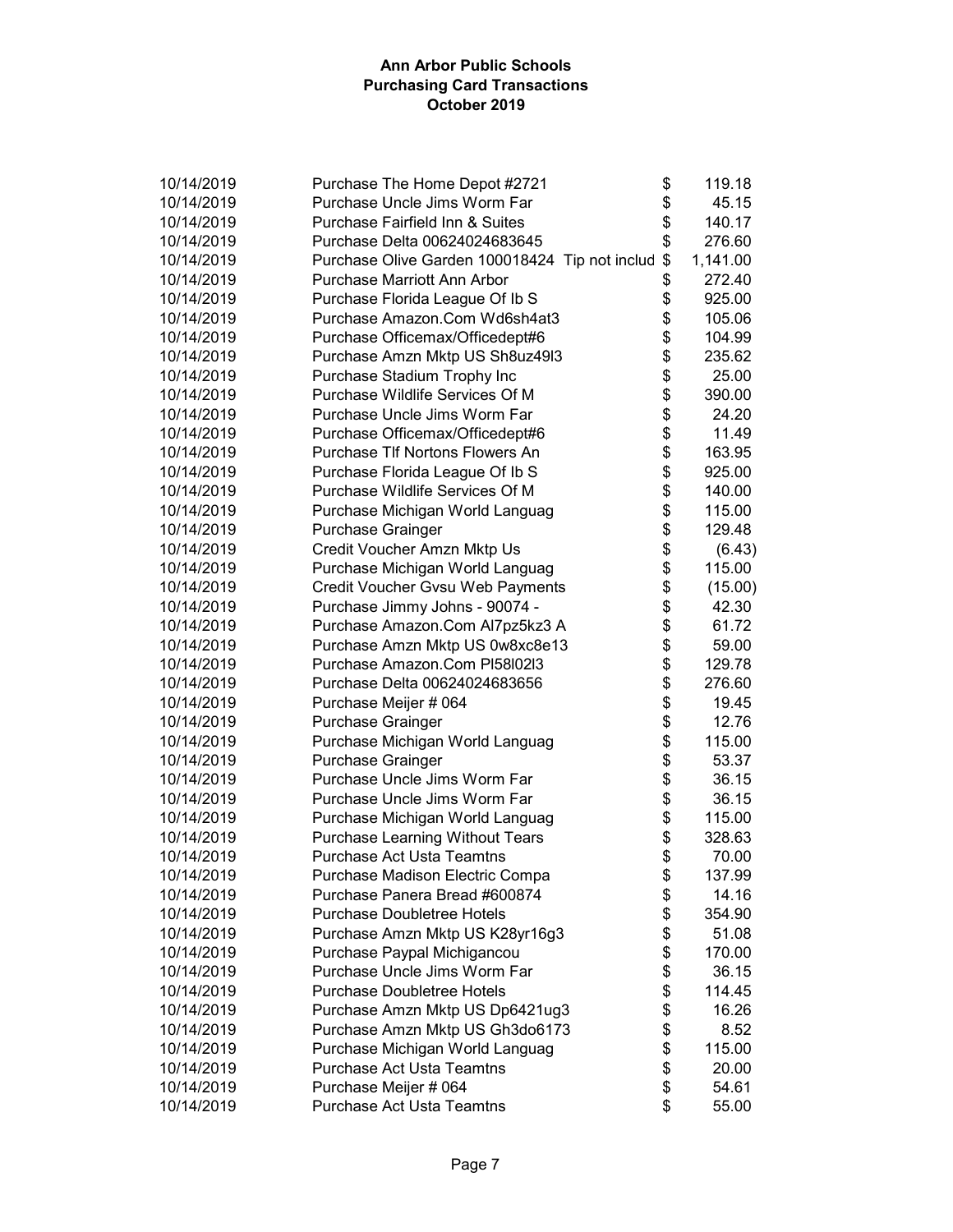| 10/14/2019               | Purchase Buschs #1035                                          | \$       | 123.63           |
|--------------------------|----------------------------------------------------------------|----------|------------------|
| 10/14/2019               | <b>Purchase Educ Theatre Assoc</b>                             | \$       | 100.00           |
| 10/11/2019               | Purchase B&h Photo Moto                                        | \$       | 2,251.02         |
| 10/11/2019               | Purchase O I C Country Music Ha                                | \$       |                  |
| 10/11/2019               | Purchase Rps Ann Arbor Meterq02                                | \$       | 3,000.00<br>3.80 |
|                          | Purchase Monoprice, Inc.                                       | \$       | 26.58            |
| 10/11/2019<br>10/11/2019 |                                                                | \$       | 86.07            |
| 10/11/2019               | Purchase Grainger                                              |          | 28.59            |
| 10/11/2019               | Purchase Amazon.Com Za1gd7uf3<br>Purchase Delta 00624029522970 | \$<br>\$ | 434.60           |
|                          |                                                                | \$       | 26.78            |
| 10/11/2019<br>10/11/2019 | Purchase Meijer # 064<br>Purchase Uprooter                     | \$       | 437.04           |
|                          |                                                                | \$       |                  |
| 10/11/2019               | Purchase Sp Anderson Design G                                  |          | 71.00            |
| 10/11/2019               | Purchase Amzn Mktp US Nv9ku35d3                                | \$<br>\$ | 160.94           |
| 10/11/2019               | Purchase Michigan Association O                                |          | 315.00           |
| 10/11/2019               | Purchase Paypal Dbabuckthor                                    | \$       | 99.99            |
| 10/11/2019               | Purchase Amzn Mktp US Ou57w2au3                                | \$       | 29.98            |
| 10/11/2019               | Purchase Amzn Mktp US 7k22l9wn3                                | \$       | 20.98            |
| 10/11/2019               | Purchase Amzn Mktp US Ys5qr8mx3                                | \$       | 9.85             |
| 10/11/2019               | Purchase The Ups Store #5281                                   | \$       | 74.00            |
| 10/11/2019               | Purchase Officemax/Officedept#6                                | \$       | 23.52            |
| 10/11/2019               | Purchase Huron Ashley Parking L                                | \$       | 4.00             |
| 10/11/2019               | Purchase Gaylord Opryland Retai                                | \$       | 4,369.05         |
| 10/11/2019               | Purchase Us Math Recovery                                      | \$       | 4,975.00         |
| 10/11/2019               | Purchase Yourmembership Careers                                | \$       | 409.00           |
| 10/11/2019               | Purchase Getaway Tours & Charte                                | \$       | 767.35           |
| 10/11/2019               | <b>Purchase Dri Printing Services</b>                          | \$       | 114.73           |
| 10/11/2019               | Purchase Sp Arbor Scientific                                   | \$       | 162.56           |
| 10/11/2019               | Purchase Amzn Mktp US 6u83q66i3                                | \$       | 16.99            |
| 10/11/2019               | Purchase Florida League Of Ib S                                | \$       | 925.00           |
| 10/11/2019               | Purchase Madison Electric Compa                                | \$       | 51.54            |
| 10/11/2019               | Purchase Meijer # 027                                          | \$       | 668.45           |
| 10/11/2019               | Purchase Att Bill Payment                                      | \$       | 219.38           |
| 10/11/2019               | Purchase Meijer # 064                                          | \$       | 2,341.36         |
| 10/10/2019               | Purchase Amzn Mktp US Ls38w19z3                                | \$       | 29.88            |
| 10/10/2019               | Purchase Michigan Association O                                | \$       | 315.00           |
| 10/10/2019               | Purchase Michigan Association O                                | \$       | 315.00           |
| 10/10/2019               | Purchase Amzn Mktp US Ij67a6rz3                                | \$       | 69.99            |
| 10/10/2019               | Purchase Amzn Mktp US 8v0is6ij3                                | \$       | 299.58           |
| 10/10/2019               | Purchase Officemax/Officedept#6                                | \$       | 292.60           |
| 10/10/2019               | Purchase Trinity, Inc                                          | \$       | 5,687.66         |
| 10/10/2019               | Purchase Madison Electric Compa                                | \$       | 302.92           |
| 10/10/2019               | Credit Voucher Crowne Plaza Lansing W                          | \$       | (9.86)           |
| 10/10/2019               | Purchase Paypal Washtenawli                                    | \$       | 250.00           |
| 10/10/2019               | Purchase Amzn Mktp US N40pn58m3                                | \$       | 59.96            |
| 10/10/2019               | Purchase Decker Equipment                                      | \$       | 191.70           |
| 10/10/2019               | Purchase Ups 1ztr0c010333091221                                | \$       | 10.54            |
| 10/10/2019               | Purchase Stadium Hardware                                      | \$       | 32.50            |
| 10/10/2019               | <b>Purchase Complete Battery Sourc</b>                         | \$       | 257.00           |
| 10/10/2019               | Purchase Amzn Mktp US Sx7d06nn3                                | \$       | 148.00           |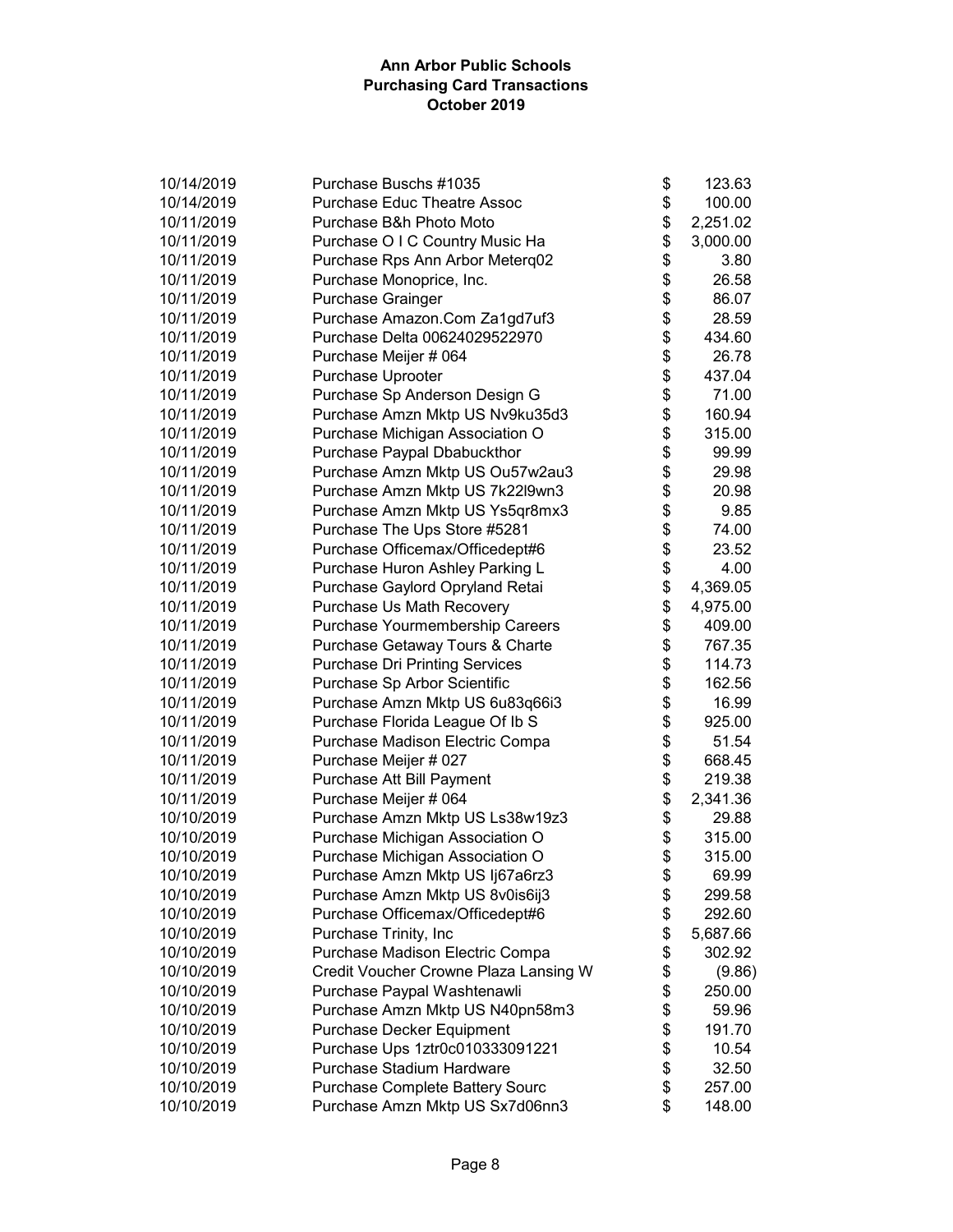| 10/10/2019 | Purchase Amzn Mktp US 8w4w01tj3        | \$<br>42.99     |
|------------|----------------------------------------|-----------------|
| 10/10/2019 | Purchase Amazon.Com 6e11i3ed3          | \$<br>239.80    |
| 10/10/2019 | Purchase 4imprint                      | \$<br>1,403.64  |
| 10/10/2019 | Purchase Jimmy Johns # 90028 -         | \$<br>23.84     |
| 10/10/2019 | Purchase Parkwhiz, Inc.                | \$<br>22.00     |
| 10/10/2019 | Purchase Paypal Washtenawli            | \$<br>85.00     |
| 10/10/2019 | Purchase Ace Barnes Hardware           | \$<br>19.56     |
| 10/10/2019 | <b>Purchase Macul</b>                  | \$<br>49.00     |
| 10/10/2019 | Purchase Asbo Career Central           | \$<br>280.00    |
| 10/10/2019 | Purchase Amzn Mktp US Ih70m45h3        | \$<br>6.17      |
| 10/10/2019 | Purchase Officemax/Officedept#6        | \$<br>21.79     |
| 10/10/2019 | Purchase Amzn Mktp US Kd86m59s3        | \$<br>239.97    |
| 10/10/2019 | Purchase Amzn Mktp US 9u6m78yu3        | \$<br>184.45    |
| 10/10/2019 | Purchase Hotel Indigo Traverse         | \$<br>308.58    |
| 10/10/2019 | Purchase Massp Membership              | \$<br>775.00    |
| 10/09/2019 | <b>Purchase Committee For Children</b> | \$<br>159.00    |
| 10/09/2019 | Purchase Amazon.Com Bv3sb8zd3 A        | \$<br>15.87     |
| 10/09/2019 | Purchase Boilers Controls & Equ        | \$<br>3,119.16  |
| 10/09/2019 | <b>Purchase Grainger</b>               | \$<br>9.58      |
| 10/09/2019 | Purchase Amzn Mktp US XI8wi7xp3        | \$<br>20.00     |
| 10/09/2019 | Purchase Amzn Mktp US 5u0bf06q3        | \$<br>149.99    |
| 10/09/2019 | Purchase Amzn Mktp US Lw8f426u3        | \$<br>20.95     |
| 10/09/2019 | Purchase Amazon.Com F75pm6t23          | \$<br>28.09     |
| 10/09/2019 | Purchase Boilers Controls & Equ        | \$<br>1,244.53  |
| 10/09/2019 | Purchase Amazon.Com Iu93u0cf3 A        | \$<br>51.47     |
| 10/09/2019 | Purchase Amzn Mktp US 9d9890pm3        | \$<br>8.29      |
| 10/09/2019 | Purchase Madison Electric Compa        | \$<br>54.29     |
| 10/09/2019 | Purchase Amzn Mktp US 1u14d5nn3        | \$<br>106.05    |
| 10/09/2019 | Purchase Huron Ashley Parking L        | \$<br>2.00      |
| 10/09/2019 | Purchase Thermalnetics, Inc.           | \$<br>385.82    |
| 10/09/2019 | <b>Purchase Washtenaw Community</b>    | \$<br>125.00    |
| 10/09/2019 | Purchase Amzn Mktp US Sy4wh2g43        | \$<br>33.95     |
| 10/09/2019 | Purchase Smartsign                     | \$<br>48.12     |
| 10/09/2019 | Purchase Boilers Controls & Equ        | \$<br>1,026.08  |
| 10/09/2019 | Purchase Crucial.Com                   | \$<br>3,158.29  |
| 10/09/2019 | Purchase Gfs Store #0868               | \$<br>183.70    |
| 10/09/2019 | Purchase Amzn Mktp US 8510r4yp3        | \$<br>240.00    |
| 10/09/2019 | Purchase Joann Stores #176             | \$<br>54.40     |
| 10/09/2019 | <b>Purchase Guilford Publications</b>  | \$<br>85.00     |
| 10/09/2019 | <b>Purchase Fitness Finders Inc</b>    | \$<br>119.18    |
| 10/09/2019 | Purchase Amzn Mktp US Wu9on7au3        | \$<br>12.98     |
| 10/09/2019 | <b>Purchase Macul</b>                  | \$<br>49.00     |
| 10/09/2019 | <b>Purchase Robert Half Intl</b>       | \$<br>12,426.42 |
| 10/09/2019 | Purchase School Health Corp            | \$<br>25.71     |
| 10/09/2019 | Purchase Don Center For Excel          | \$<br>95.00     |
| 10/09/2019 | Purchase Amzn Mktp US Ag4lk57h3        | \$<br>28.87     |
| 10/09/2019 | Purchase Usps Po 2502800106            | \$<br>8.75      |
| 10/09/2019 | Purchase Amzn Mktp US Pc7cj7bn3        | \$<br>27.50     |
| 10/09/2019 | Purchase Meijer # 064                  | \$<br>28.86     |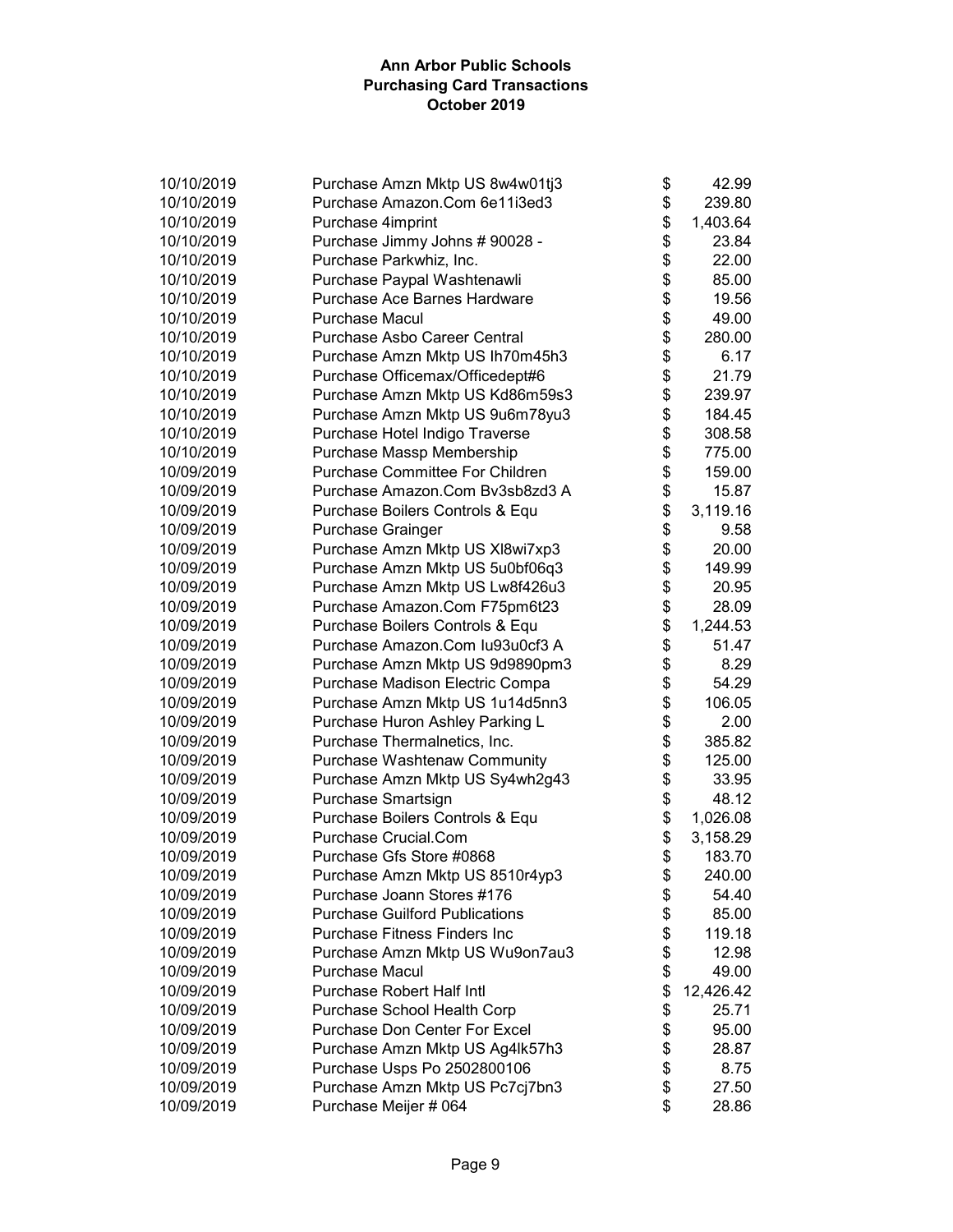| 10/09/2019 | Purchase Int In Raptor Technol      | \$<br>300.00   |
|------------|-------------------------------------|----------------|
| 10/09/2019 | <b>Purchase Stadium Hardware</b>    | \$<br>20.98    |
| 10/09/2019 | Purchase American Assoc Of Scho     | \$<br>1,025.00 |
| 10/09/2019 | Purchase Paypal Michigancou         | \$<br>1,050.00 |
| 10/09/2019 | Purchase Officemax/Officedept#6     | \$<br>22.87    |
| 10/09/2019 | Purchase Lowes #01750               | \$<br>79.96    |
| 10/09/2019 | Purchase Vistapr Vistaprint.Com     | \$<br>36.78    |
| 10/09/2019 | Purchase Amazon.Com Zf2r13273       | \$<br>33.49    |
| 10/09/2019 | Purchase Boilers Controls & Equ     | \$<br>824.50   |
| 10/09/2019 | Purchase Amzn Mktp US S65c80er3     | \$<br>29.00    |
| 10/09/2019 | Purchase Memspa                     | \$<br>175.00   |
| 10/09/2019 | Purchase Oakland Schools-Rc Int     | \$<br>1,020.00 |
| 10/08/2019 | Purchase Ann Arbor Auto Parts       | \$<br>50.67    |
| 10/08/2019 | Purchase Quizlet.Com                | \$<br>230.33   |
| 10/08/2019 | Purchase Usps Po 2502800106         | \$<br>55.00    |
| 10/08/2019 | Purchase Madison Electric Compa     | \$<br>83.39    |
| 10/08/2019 | Purchase Paypal Conjuguemos         | \$<br>70.00    |
| 10/08/2019 | Purchase Advanced Org               | \$<br>279.00   |
| 10/08/2019 | Purchase Usps Po 2502800106         | \$<br>5.95     |
| 10/08/2019 | Purchase Usps Po 2502810107         | \$<br>2.50     |
| 10/08/2019 | Purchase Dollar Bill Copying        | \$<br>2,877.58 |
| 10/08/2019 | Purchase Amzn Mktp US Af2ey5gc3     | \$<br>9.85     |
| 10/08/2019 | <b>Purchase Dollartree</b>          | \$<br>6.00     |
| 10/08/2019 | Purchase Madison Electric Compa     | \$<br>320.40   |
| 10/08/2019 | Purchase Kroger #688                | \$<br>23.75    |
| 10/08/2019 | Purchase Panera Bread #600876       | \$<br>77.60    |
| 10/08/2019 | Purchase Meijer # 027               | \$<br>26.98    |
| 10/08/2019 | Purchase Amzn Mktp US R21d57qq3     | \$<br>38.55    |
| 10/08/2019 | Purchase Amzn Mktp US 9g0469ti3     | \$<br>46.55    |
| 10/08/2019 | Purchase Science Take-Out           | \$<br>165.50   |
| 10/08/2019 | Purchase Amzn Mktp US Kr3c45xt3     | \$<br>7.45     |
| 10/08/2019 | Purchase Amzn Mktp US 2f3zo0wg3     | \$<br>32.99    |
| 10/08/2019 | Purchase Amzn Mktp US Gq8w78sq3     | \$<br>37.94    |
| 10/08/2019 | Purchase Att Bill Payment           | \$<br>60.29    |
| 10/08/2019 | Purchase School Health Corp         | \$<br>283.34   |
| 10/08/2019 | <b>Purchase Grainger</b>            | \$<br>87.43    |
| 10/08/2019 | <b>Purchase Dollar Bill Copying</b> | \$<br>442.48   |
| 10/07/2019 | Purchase American Assoc Of Scho     | \$<br>2,000.00 |
| 10/07/2019 | Purchase Amzn Mktp US J65p76ye3     | \$<br>5.94     |
| 10/07/2019 | Purchase Amzn Mktp US Pn4xt0a93     | \$<br>29.94    |
| 10/07/2019 | Purchase Grainger                   | \$<br>9.16     |
| 10/07/2019 | Purchase Stratasys, inc             | \$<br>343.90   |
| 10/07/2019 | Purchase Meijer # 064               | \$<br>130.89   |
| 10/07/2019 | Purchase Meijer # 027               | \$<br>9.99     |
| 10/07/2019 | Purchase Officemax/Officedept#6     | \$<br>167.92   |
| 10/07/2019 | Purchase Dollar Bill Copying        | \$<br>41.40    |
| 10/07/2019 | Purchase Amzn Mktp US Z60rm9m53     | \$<br>5.26     |
| 10/07/2019 | Purchase Pf Changs #9886            | \$<br>103.81   |
| 10/07/2019 | Purchase Superior Text Llc          | \$<br>267.70   |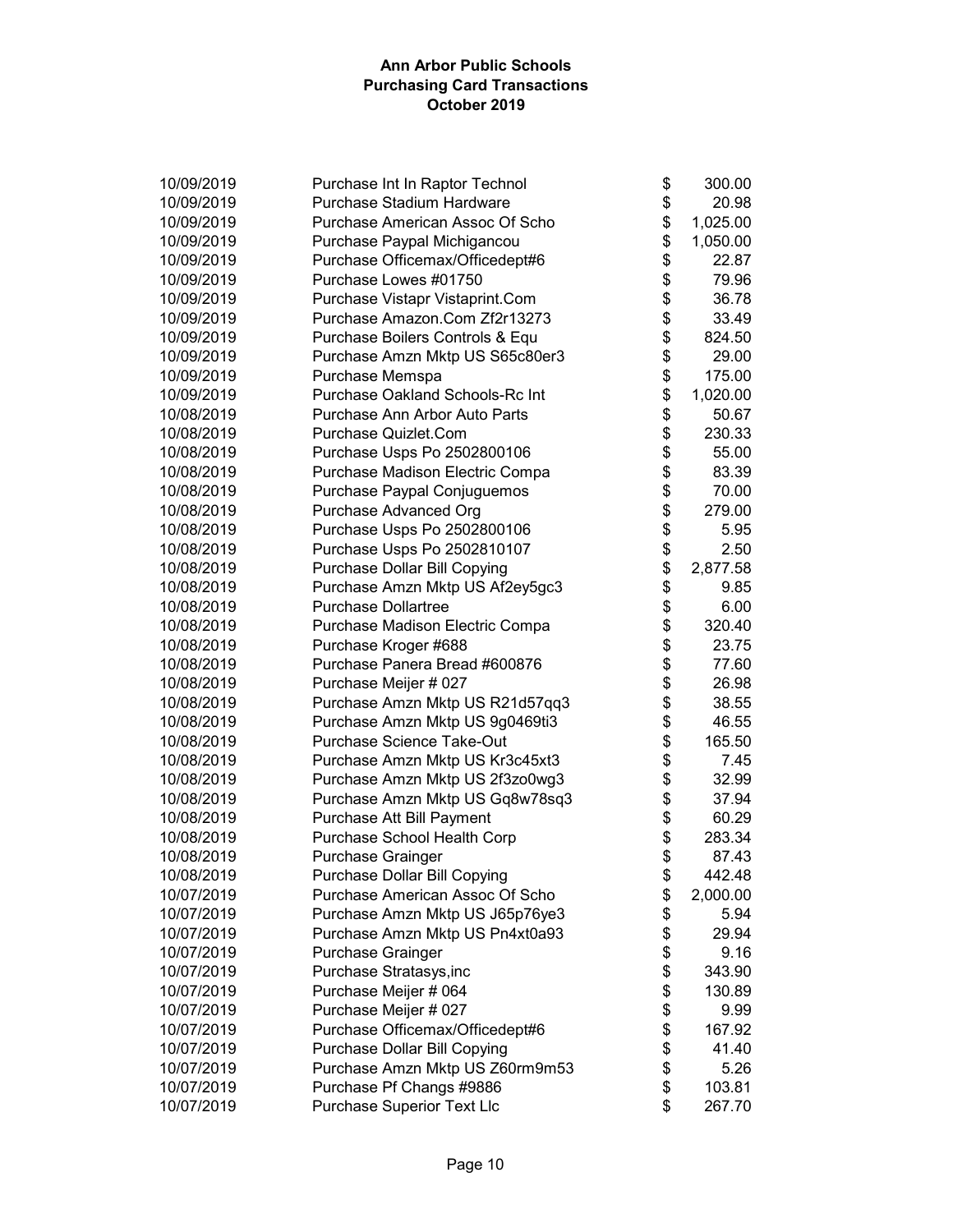| 10/07/2019 | Purchase Genesee Intermediate S              | \$<br>165.00 |
|------------|----------------------------------------------|--------------|
| 10/07/2019 | Purchase Amzn Mktp US 1f4g20y13              | \$<br>14.64  |
| 10/07/2019 | Purchase Huron Pet Supply Inc                | \$<br>20.40  |
| 10/07/2019 | Purchase Belleville Mr. Muffler              | \$<br>50.00  |
| 10/07/2019 | Purchase Genesee Intermediate S              | \$<br>165.00 |
| 10/07/2019 | Purchase Dollar Bill Copying                 | \$<br>103.96 |
| 10/07/2019 | Purchase Amazon.Com Uo3t434h3                | \$<br>134.04 |
| 10/07/2019 | Purchase The Home Depot #2744                | \$<br>747.00 |
| 10/07/2019 | Purchase Behler Young Company A              | \$<br>205.81 |
| 10/07/2019 | Purchase Amzn Mktp US He0tt4ud3              | \$<br>37.12  |
| 10/07/2019 | Purchase Rei Greenwoodheinemann              | \$<br>192.54 |
| 10/07/2019 | 123rf Llc                                    | \$<br>10.00  |
| 10/07/2019 | Purchase Kroger #688                         | \$<br>20.00  |
| 10/07/2019 | Purchase Kroger #688                         | \$<br>20.00  |
| 10/07/2019 | Purchase Kroger #688                         | \$<br>20.00  |
| 10/07/2019 | Purchase Smk Surveymonkey.Com                | \$<br>46.23  |
| 10/07/2019 | Purchase Foresight Group Inc                 | \$<br>558.65 |
| 10/07/2019 | Purchase Amzn Mktp US Yb9rw2d53              | \$<br>143.16 |
| 10/07/2019 | Purchase Girls On The Run Semi               | \$<br>22.04  |
| 10/07/2019 | Purchase Demco Inc                           | \$<br>64.72  |
| 10/07/2019 | <b>Purchase Actfl</b>                        | \$<br>85.00  |
| 10/07/2019 | Purchase Demco Inc 11.1112.5110.1030.0000.01 | \$<br>250.44 |
| 10/07/2019 | <b>Purchase Arbitersports</b>                | \$<br>600.00 |
| 10/07/2019 | Purchase Amzn Mktp US Xw8qf5v33              | \$<br>29.60  |
| 10/07/2019 | Purchase Officemax/Officedept#6              | \$<br>49.14  |
| 10/07/2019 | Purchase Amzn Mktp US 4p7yy1ix3              | \$<br>95.84  |
| 10/07/2019 | <b>Purchase Comcast</b>                      | \$<br>205.38 |
| 10/07/2019 | Purchase Amzn Mktp US 7q1bg5gj3              | \$<br>20.20  |
| 10/07/2019 | <b>Purchase Paypal Miscioly</b>              | \$<br>310.00 |
| 10/07/2019 | Purchase Amzn Mktp US Dq72m9t03              | \$<br>21.78  |
| 10/07/2019 | Purchase Amzn Mktp US Js9pg2tx3              | \$<br>5.10   |
| 10/07/2019 | Purchase Delta 00624019652664                | \$<br>346.60 |
| 10/07/2019 | Purchase Officemax/Officedept#6              | \$<br>6.50   |
| 10/07/2019 | Purchase Panera Bread #600874                | \$<br>33.70  |
| 10/07/2019 | Purchase Amazon.Com Jo0768ai3                | \$<br>28.94  |
| 10/07/2019 | Purchase Amazon.Com Tr2q70433                | \$<br>56.98  |
| 10/07/2019 | Purchase Meijer # 173                        | \$<br>135.36 |
| 10/07/2019 | <b>Purchase Really Good</b>                  | \$<br>70.17  |
| 10/07/2019 | Purchase Amzn Mktp US M749v0ld3              | \$<br>5.09   |
| 10/07/2019 | Purchase Amzn Mktp US Nm9no5cw3              | \$<br>25.99  |
| 10/07/2019 | Purchase Hyatt Regency Cincinna              | \$<br>683.10 |
| 10/07/2019 | Purchase Target 00006346                     | \$<br>68.19  |
| 10/07/2019 | Purchase Tfs Fisher Sci Atl                  | \$<br>973.29 |
| 10/07/2019 | Purchase Amzn Mktp US 4p5en20u3              | \$<br>7.38   |
| 10/07/2019 | Purchase Officemax/Officedept#6              | \$<br>179.97 |
| 10/07/2019 | Purchase Int In The Sports Hut               | \$<br>40.00  |
| 10/07/2019 | Purchase Samsclub #6667                      | \$<br>116.53 |
| 10/07/2019 | Purchase Crowne Plaza Lansing W              | \$<br>23.08  |
| 10/07/2019 | Purchase Marriott Ann Arbor                  | \$<br>300.00 |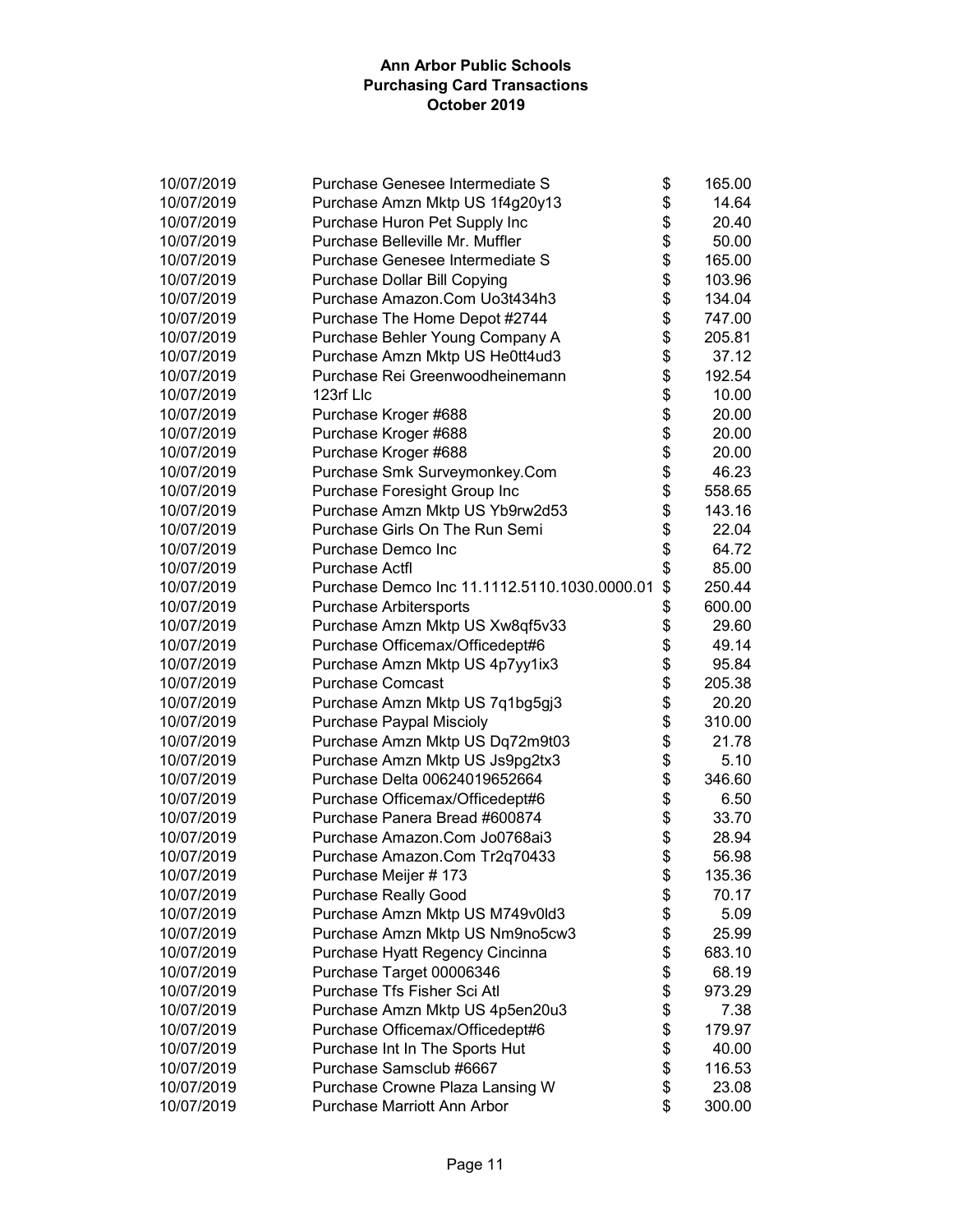| 10/07/2019 | Purchase Little Caesars 0007 00     | \$<br>27.75     |
|------------|-------------------------------------|-----------------|
| 10/07/2019 | <b>Purchase Grainger</b>            | \$<br>449.97    |
| 10/07/2019 | Purchase Amzn Mktp US 958lk2cp3     | \$<br>69.04     |
| 10/07/2019 | Purchase Amzn Mktp US F81tq8dj3     | \$<br>11.45     |
| 10/07/2019 | Purchase Amazon.Com Lw7zj1ik3       | \$<br>19.38     |
| 10/07/2019 | Purchase Girls On The Run Semi      | \$<br>22.04     |
| 10/07/2019 | Purchase Charleshwrightmus          | \$<br>100.00    |
| 10/07/2019 | Purchase Meijer # 064               | \$<br>31.64     |
| 10/07/2019 | Purchase Amazon.Com Yt5n926c3       | \$<br>39.99     |
| 10/07/2019 | Purchase Gbc E-Commerce             | \$<br>236.64    |
| 10/07/2019 | Purchase Amazon.Com 0o7547db3 A     | \$<br>53.18     |
| 10/07/2019 | Purchase Amzn Mktp US 9m6ig7x63     | \$<br>110.92    |
| 10/07/2019 | Purchase Panera Bread #600874 P     | \$<br>5.29      |
| 10/07/2019 | Purchase Actfl Amrcn Cncl Tchng     | \$<br>455.00    |
| 10/07/2019 | Purchase Buschs #1035               | \$<br>65.81     |
| 10/07/2019 | Purchase Sq Sq Djs Baker            | \$<br>13.00     |
| 10/07/2019 | Purchase Amazon.Com Cl1om4iu3       | \$<br>89.77     |
| 10/07/2019 | Purchase Amzn Mktp US Mw50b3pr3     | \$<br>22.74     |
| 10/04/2019 | Purchase Learning A-Z, Llc          | \$<br>20,000.00 |
| 10/04/2019 | Purchase Red Cross Trng & Prod      | \$<br>240.00    |
| 10/04/2019 | Purchase Johnson Controls Sp        | \$<br>1,135.57  |
| 10/04/2019 | Purchase Emu Continuing Educati     | \$<br>150.00    |
| 10/04/2019 | Purchase Amzn Mktp US Qj3vn1bs3     | \$<br>5.08      |
| 10/04/2019 | Purchase Learning A-Z, Llc          | \$<br>10,859.00 |
| 10/04/2019 | Purchase Amzn Mktp US 086a76jn3     | \$<br>89.96     |
| 10/04/2019 | Purchase Learning Without Tears     | \$<br>112.70    |
| 10/04/2019 | Purchase Officemax/Officedept#6     | \$<br>779.36    |
| 10/04/2019 | Purchase Amzn Mktp US On0dx4hn3     | \$<br>6.78      |
| 10/04/2019 | Purchase Stadium Hardware           | \$<br>223.95    |
| 10/04/2019 | Purchase Amzn Mktp US Sz6zg3h43     | \$<br>24.61     |
| 10/04/2019 | Purchase Officemax/Officedept#6     | \$<br>48.54     |
| 10/04/2019 | Purchase Washtenawchildren.Org      | \$<br>70.00     |
| 10/04/2019 | <b>Purchase Amazon Web Services</b> | \$<br>13.14     |
| 10/04/2019 | Purchase Amazon.Com Z193b1fx3 A     | \$<br>32.80     |
| 10/04/2019 | Purchase Amzn Mktp US Eo3qi53m3     | \$<br>12.45     |
| 10/04/2019 | Purchase Learning A-Z, Llc          | \$<br>20,000.00 |
| 10/04/2019 | Purchase National Science Teach     | \$<br>290.00    |
| 10/04/2019 | Purchase Stadium Hardware           | \$<br>19.48     |
| 10/04/2019 | Purchase Amzn Mktp US Uv2513k83     | \$<br>5.99      |
| 10/04/2019 | <b>Purchase Farmtek</b>             | \$<br>961.95    |
| 10/04/2019 | <b>Purchase Nasco Fort Atkinson</b> | \$<br>433.64    |
| 10/04/2019 | Credit Voucher Amzn Mktp Us         | \$<br>(8.09)    |
| 10/04/2019 | Purchase Ibt lis Fingerprint Co     | \$<br>63.00     |
| 10/04/2019 | Purchase Amzn Mktp US Bb0752a13     | \$<br>13.97     |
| 10/04/2019 | Purchase Schoolcraft Web Pay        | \$<br>119.00    |
| 10/04/2019 | Purchase Learning A-Z, Llc          | \$<br>20,000.00 |
| 10/04/2019 | Purchase Eastern Dining24322802     | \$<br>360.00    |
| 10/04/2019 | Purchase Amzn Mktp US Ge1rz5ha3     | \$<br>55.14     |
| 10/04/2019 | Purchase B&h Photo 800-606-696      | \$<br>416.00    |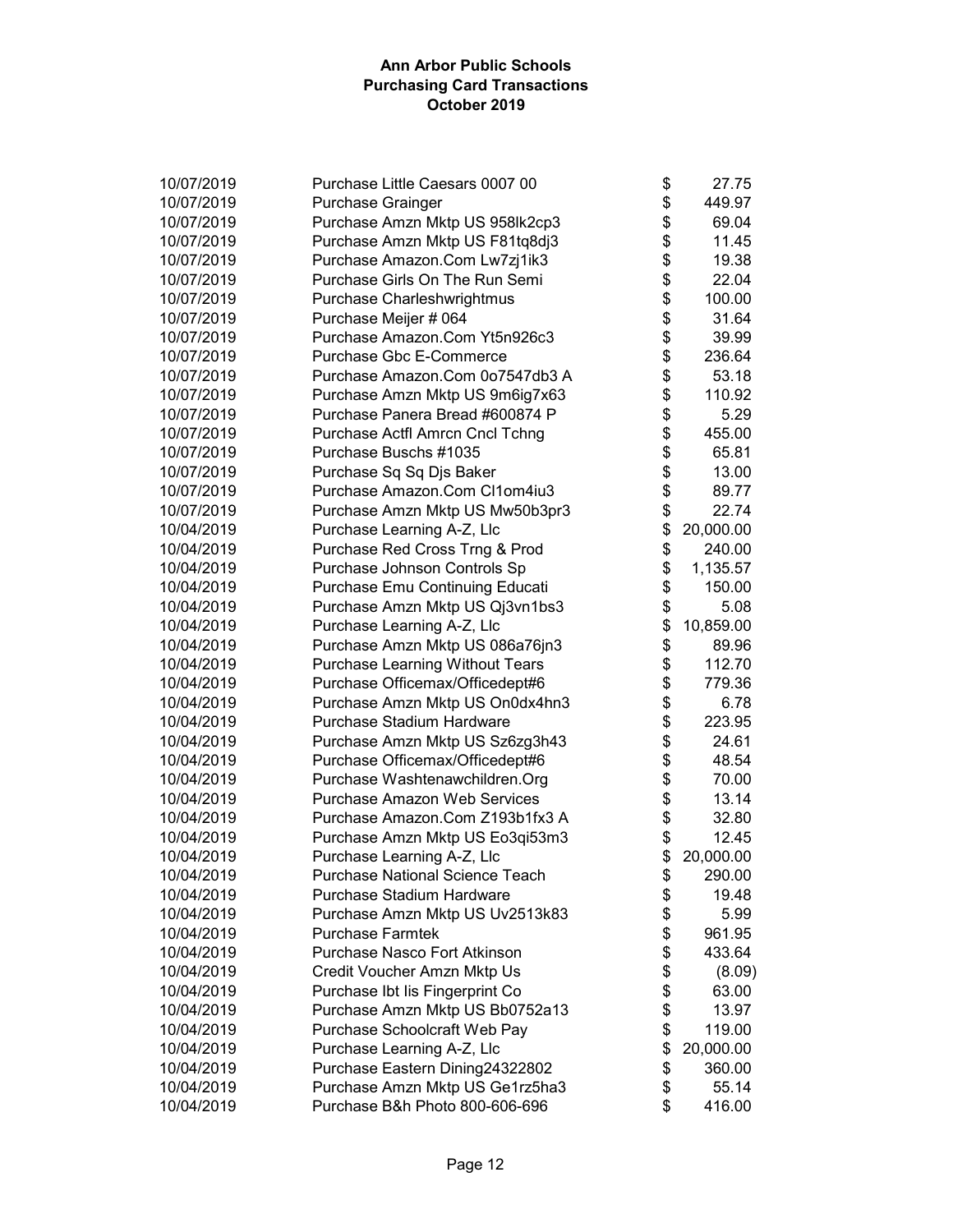| 10/04/2019 | Purchase Amzn Mktp US 2w93g4323                                        | \$       | 20.08   |
|------------|------------------------------------------------------------------------|----------|---------|
| 10/04/2019 | Purchase Amzn Mktp US F55hi5333                                        | \$       | 5.36    |
| 10/04/2019 | Purchase Amzn Mktp US 3i20p20e3                                        | \$       | 6.98    |
| 10/04/2019 | Purchase Paypal Michiganass                                            | \$       | 270.00  |
| 10/04/2019 | Credit Voucher Skillsusa Org                                           | \$       | (14.00) |
| 10/04/2019 | Credit Voucher Ichiban Japanese Steak                                  | \$       | (6.23)  |
| 10/04/2019 | Purchase Gfs Store #1973                                               | \$       | 58.15   |
| 10/04/2019 | Purchase Kroger #688                                                   | \$       | 10.98   |
| 10/04/2019 | Purchase Officemax/Officedept#6                                        | \$       | 3.25    |
| 10/04/2019 | Purchase Cdw Govt #vfm6643                                             | \$       | 247.93  |
| 10/04/2019 | Purchase Amzn Mktp US 5k0o765m3                                        | \$       | 9.46    |
| 10/04/2019 | Purchase Meijer # 064                                                  | \$       | 30.52   |
| 10/04/2019 |                                                                        | \$       | 7.98    |
| 10/04/2019 | Purchase Meijer # 064                                                  | \$       | 5.00    |
|            | Purchase Amzn Mktp US Xn8iw2r53                                        | \$       |         |
| 10/04/2019 | Purchase Amzn Mktp US Rd8rr6k33                                        | \$       | 5.38    |
| 10/04/2019 | Purchase Amzn Mktp US Co0hc43w3                                        |          | 13.37   |
| 10/04/2019 | Purchase Amzn Mktp US En4053mp3                                        | \$<br>\$ | 13.41   |
| 10/03/2019 | Purchase Amzn Mktp US Xn6p91x03                                        | \$       | 17.26   |
| 10/03/2019 | Purchase Little Caesars 0007 00<br><b>Purchase The Produce Station</b> |          | 42.05   |
| 10/03/2019 |                                                                        | \$       | 31.39   |
| 10/03/2019 | Purchase Panera Bread #600874                                          | \$       | 45.13   |
| 10/03/2019 | Purchase Gvsu Web Payments                                             | \$       | 15.00   |
| 10/03/2019 | Purchase Skillsusa Org                                                 | \$       | 54.00   |
| 10/03/2019 | Purchase Amzn Mktp US Lt84b8d23                                        | \$       | 16.51   |
| 10/03/2019 | Purchase Grainger                                                      | \$       | 40.26   |
| 10/03/2019 | Purchase Amzn Mktp US 0k1137df3                                        | \$       | 6.87    |
| 10/03/2019 | Purchase Cottage Inn Pizza - An                                        | \$       | 62.66   |
| 10/03/2019 | Purchase Skillsusa Org                                                 | \$       | 14.00   |
| 10/03/2019 | Purchase Square Sq Mme                                                 | \$       | 240.00  |
| 10/03/2019 | Purchase Square Sq Mme                                                 | \$       | 480.00  |
| 10/03/2019 | Purchase Amzn Mktp US 3f9lp2d73                                        | \$       | 17.26   |
| 10/03/2019 | Purchase Target 00012856                                               | \$       | 49.98   |
| 10/03/2019 | Purchase Target 00012856                                               | \$       | 47.97   |
| 10/03/2019 | Purchase Skillsusa Org                                                 | \$       | 14.00   |
| 10/03/2019 | Purchase Madison Electric Compa                                        | \$       | 227.34  |
| 10/03/2019 | Purchase Amazon.Com Yp07i74j3 A                                        | \$       | 256.69  |
| 10/03/2019 | <b>Purchase Rovin Ceramics</b>                                         | \$       | 140.00  |
| 10/03/2019 | Purchase Grainger                                                      | \$       | 242.68  |
| 10/03/2019 | Purchase Panera Bread #600874                                          | \$       | 33.37   |
| 10/03/2019 | Purchase Amzn Mktp US B28gc8623                                        | \$       | 138.98  |
| 10/03/2019 | Purchase B&h Photo 800-606-696                                         | \$       | 41.60   |
| 10/03/2019 | Purchase Usps Po 2502800106                                            | \$       | 6.85    |
| 10/03/2019 | Purchase Grainger                                                      | \$       | 28.70   |
| 10/03/2019 | Purchase Madison Electric Compa                                        | \$       | 83.79   |
| 10/03/2019 | Purchase Shape Michigan                                                | \$       | 140.00  |
| 10/03/2019 | Credit Voucher Amzn Mktp Us                                            | \$       | (35.90) |
| 10/03/2019 | Purchase Grainger                                                      | \$       | 137.68  |
| 10/03/2019 | Purchase Amzn Mktp US Yp10u9453                                        | \$       | 9.44    |
| 10/03/2019 | Purchase Longstreth Sporting Go                                        | \$       | 97.85   |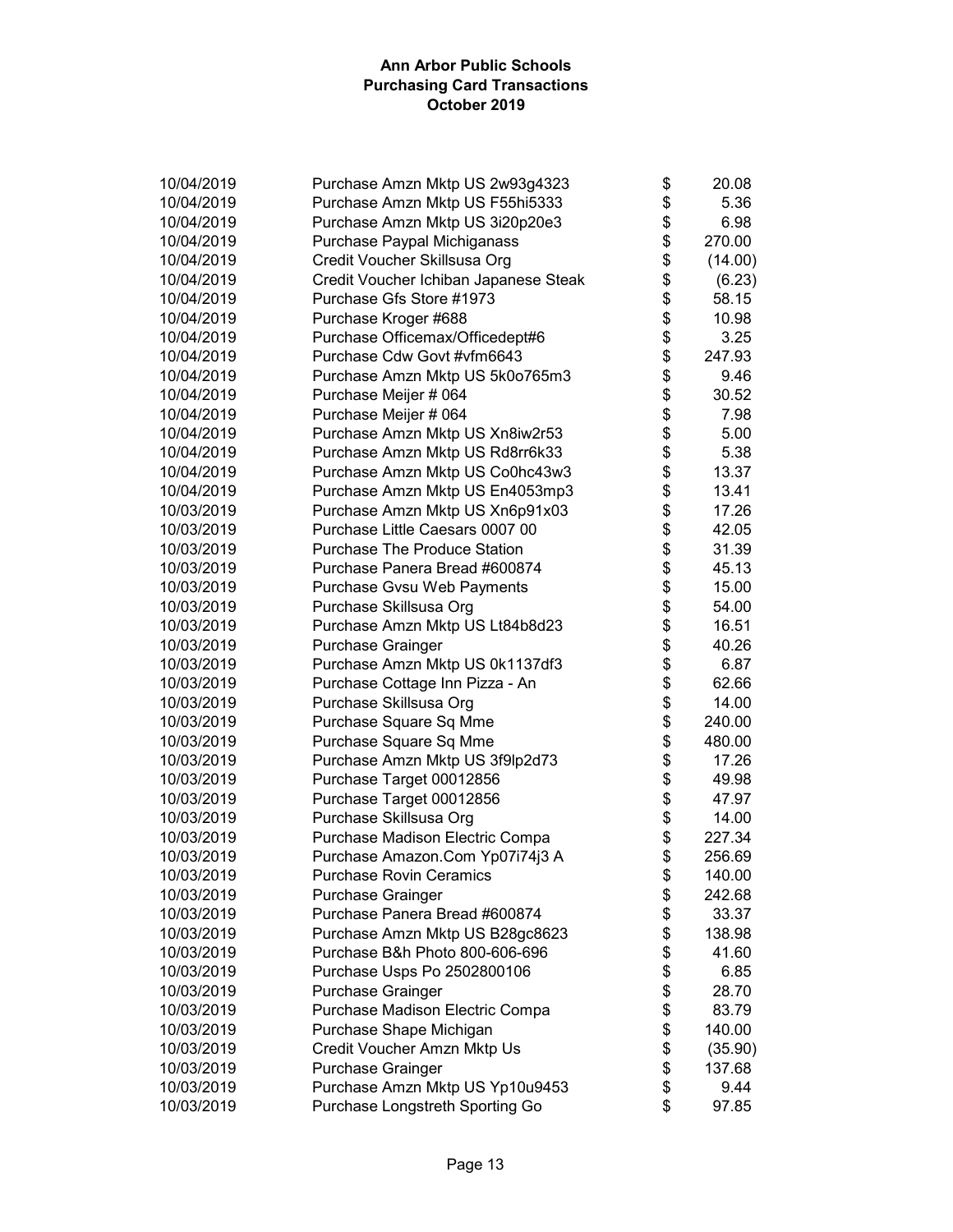| 10/03/2019 | Purchase Menards Ann Arbor Mi         | \$<br>19.60     |
|------------|---------------------------------------|-----------------|
| 10/03/2019 | Purchase Arbor Springs Water Co       | \$<br>27.00     |
| 10/03/2019 | <b>Purchase Grainger</b>              | \$<br>203.52    |
| 10/03/2019 | Purchase Amzn Mktp US 5b19m1xr3       | \$<br>34.32     |
| 10/03/2019 | Purchase Big Lots Stores - #525       | \$<br>17.24     |
| 10/03/2019 | Purchase Amazon.Com Tp1l25z33 A       | \$<br>31.28     |
| 10/03/2019 | Purchase Delta 00624014861621         | \$<br>326.60    |
| 10/03/2019 | Purchase Amzn Mktp US 0k1440943       | \$<br>5.99      |
| 10/03/2019 | Purchase Officemax/Officedept#6       | \$<br>199.12    |
| 10/03/2019 | Purchase Amzn Mktp US In1y78o73       | \$<br>11.49     |
| 10/03/2019 | Purchase Runyan Pottery Supply        | \$<br>215.00    |
| 10/02/2019 | Purchase School Health Corp           | \$<br>146.87    |
| 10/02/2019 | Purchase Paypal Michiganass           | \$<br>270.00    |
| 10/02/2019 | <b>Purchase Scholastic Education</b>  | \$<br>25.58     |
| 10/02/2019 | Purchase Delta 00624009786794         | \$<br>416.60    |
| 10/02/2019 | Purchase Ann Arbor Transportati       | \$<br>150.00    |
| 10/02/2019 | Purchase Usps.Com Clicknship          | \$<br>88.70     |
| 10/02/2019 | Purchase Amzn Mktp US Ce6co40y3       | \$<br>57.14     |
| 10/02/2019 | Purchase Pesi Inc                     | \$<br>246.48    |
| 10/02/2019 | Purchase Int In The Sports Hut        | \$<br>279.00    |
| 10/02/2019 | Purchase Amzn Mktp US 1q9s41kt3       | \$<br>80.88     |
| 10/02/2019 | Purchase Suburban Chrysler Dodg       | \$<br>2,611.19  |
| 10/02/2019 | Purchase Amzn Mktp US 645cm75k3       | \$<br>86.62     |
| 10/02/2019 | Purchase Getaway Tours & Charter      | \$<br>103.00    |
| 10/02/2019 | Purchase Amzn Mktp US Cr6of00p3       | \$<br>71.68     |
| 10/02/2019 | Purchase Vzwrlss Ivr Vb               | \$<br>12,817.60 |
| 10/02/2019 | Purchase Shopkeep.Com Inc.            | \$<br>180.20    |
| 10/02/2019 | Purchase Gaylord Opryland Retai       | \$<br>500.00    |
| 10/02/2019 | Purchase Asbo                         | \$<br>499.00    |
| 10/02/2019 | Purchase Grainger                     | \$<br>632.33    |
| 10/02/2019 | Purchase Signupgenius                 | \$<br>269.89    |
| 10/02/2019 | Purchase Tst Rustic Glen Golf         | \$<br>144.00    |
| 10/02/2019 | Purchase City Of Ann Arbor            | \$<br>3,684.00  |
| 10/02/2019 | Purchase Boilers Controls & Equ       | \$<br>907.14    |
| 10/02/2019 | <b>Purchase Dollartree</b>            | \$<br>12.00     |
| 10/02/2019 | Purchase Ramada                       | \$<br>78.75     |
| 10/02/2019 | Purchase Amzn Mktp US 9b6p92t53       | \$<br>18.36     |
| 10/02/2019 | Purchase Amzn Mktp US Hb15x4xv3       | \$<br>13.66     |
| 10/02/2019 | Purchase Lowes #01750                 | \$<br>11.04     |
| 10/02/2019 | Purchase City Of Ann Arbor            | \$<br>19,593.59 |
| 10/02/2019 | Purchase Amzn Mktp US Sb4vr5n93       | \$<br>151.22    |
| 10/02/2019 | Purchase Dbc Blick Art Material       | \$<br>367.29    |
| 10/02/2019 | <b>Purchase Tobys Instrument Shop</b> | \$<br>68.00     |
| 10/01/2019 | Purchase Tst Rustic Glen Golf         | \$<br>172.00    |
| 10/01/2019 | Purchase Wildlife Services Of M       | \$<br>390.00    |
| 10/01/2019 | Purchase American Assoc Of Scho       | \$<br>204.00    |
| 10/01/2019 | <b>Purchase Samuel French Inc.</b>    | \$<br>375.00    |
| 10/01/2019 | Purchase Amzn Mktp US J00vk9q73       | \$<br>18.62     |
| 10/01/2019 | Purchase Amazon.Com 0s3pj3ww3         | \$<br>58.99     |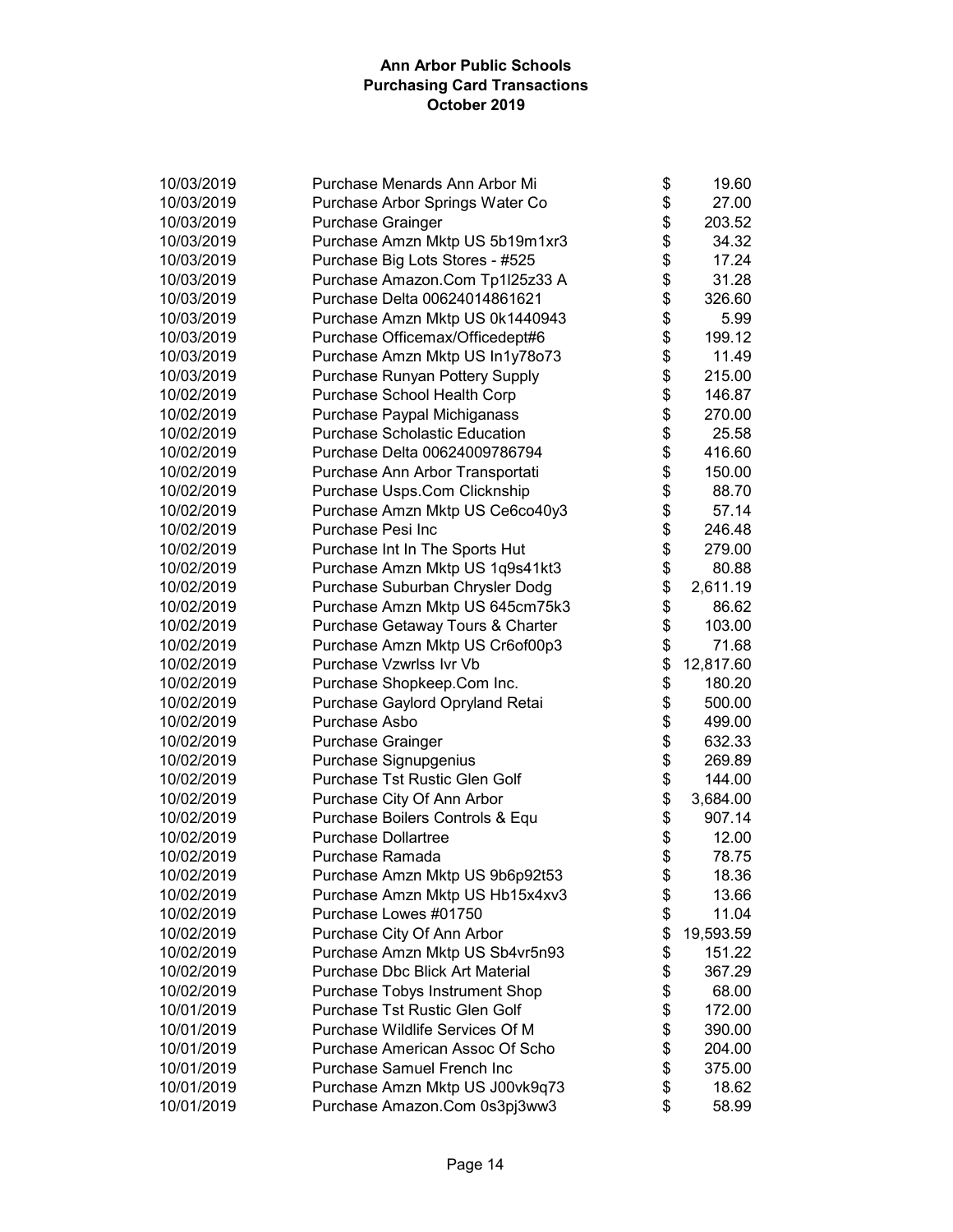| 10/01/2019               | Purchase Target.Com                                                | \$       | 396.02         |
|--------------------------|--------------------------------------------------------------------|----------|----------------|
| 10/01/2019               | Purchase Amzn Mktp US Oj6g81x13                                    | \$       | 2,522.78       |
| 10/01/2019               | Purchase Wildlife Services Of M                                    | \$       | 140.00         |
| 10/01/2019               | Purchase Tst Rustic Glen Golf                                      | \$       | 172.00         |
| 10/01/2019               | Purchase Wildlife Services Of M                                    | \$       | 140.00         |
| 10/01/2019               | Purchase Ssi School Specialty                                      | \$       | 46.00          |
| 10/01/2019               | Purchase Madison Electric Compa                                    | \$       | 258.62         |
| 10/01/2019               | Purchase Wildlife Services Of M                                    | \$       | 440.00         |
| 10/01/2019               | Purchase Wildlife Services Of M                                    | \$       | 200.00         |
| 10/01/2019               | Purchase Wildlife Services Of M                                    | \$       | 340.00         |
| 10/01/2019               | <b>Credit Voucher Sheplers Inc</b>                                 | \$       | (38.00)        |
| 10/01/2019               | Purchase Amzn Mktp US 4t1tu7es3                                    | \$       | 59.00          |
| 10/01/2019               | Purchase Target.Com                                                | \$       | 10.00          |
| 10/01/2019               | Purchase Paypal Gracekotre                                         | \$       | 25.00          |
| 10/01/2019               | Purchase Amzn Mktp US Tx3qj82h3                                    | \$       | 72.54          |
| 10/01/2019               | Purchase Paypal Aldeenfound                                        | \$       | 90.00          |
| 10/01/2019               | <b>Purchase Careersafe Online</b>                                  | \$       | 775.00         |
| 10/01/2019               | Purchase Amzn Mktp US Nn5tl25e3                                    | \$       | 68.12          |
| 10/01/2019               | Purchase Meijer # 064                                              | \$       | 153.10         |
| 10/01/2019               | Purchase Wildlife Services Of M                                    | \$       | 340.00         |
| 10/01/2019               | Purchase Amzn Mktp US Dh60x0rl3                                    | \$       | 5.99           |
| 10/01/2019               | Purchase Amzn Mktp US E87t215f3                                    | \$       | 16.48          |
| 10/01/2019               | Purchase Amzn Mktp US E87t215f3                                    | \$       | 16.48          |
| 10/01/2019               | Purchase Amzn Mktp US Mo4ry18f3                                    | \$       | 13.77          |
| 10/01/2019               | Purchase Grainger                                                  | \$       | 110.25         |
| 10/01/2019               | Purchase Wildlife Services Of M                                    | \$       | 140.00         |
| 10/01/2019               | Purchase Squ Sq Espresso Royal                                     | \$       | 34.45          |
| 10/01/2019               | Purchase Um Museum Of Nat Histo                                    | \$       | 280.00         |
| 10/01/2019               | Purchase Wildlife Services Of M                                    | \$       | 140.00         |
| 10/01/2019               | Purchase Wildlife Services Of M                                    | \$       | 410.00         |
| 10/01/2019               | Purchase Paypal Katrin                                             | \$       | 110.00         |
| 10/01/2019               | Purchase Wildlife Services Of M                                    | \$       | 340.00         |
| 09/30/2019               | Purchase Amzn Mktp US K10vt16e3                                    | \$       | 12.88          |
| 09/30/2019               | Purchase Bed Bath & Beyond #234                                    | \$       | 9.99           |
| 09/30/2019               | Purchase Usps Po 2502820113                                        | \$       | 22.00          |
| 09/30/2019               | Purchase Paypal Googleaddon                                        | \$       | 50.00          |
| 09/30/2019               | Purchase Officemax/Officedept#6                                    | \$       | 24.39          |
| 09/30/2019               | Purchase Amzn Mktp US Aj3yh5ud3                                    | \$       | 4.37           |
| 09/30/2019               | Purchase Michaels Stores 6712                                      | \$       | 39.33          |
| 09/30/2019               | Purchase Amzn Mktp US Hr5z25kv3                                    | \$       | 7.22           |
| 09/30/2019               | Purchase Dollar Bill Copying                                       | \$       | 325.12         |
| 09/30/2019               | Purchase Usps Po 2502810103                                        | \$       | 22.00          |
| 09/30/2019               | Purchase Amzn Mktp US Ol1xz4ib3<br>Purchase Amazon.Com M04589ob3   | \$       | 18.85          |
| 09/30/2019<br>09/30/2019 |                                                                    | \$       | 139.99         |
|                          | Credit Voucher Society6.Com<br>Purchase Marcos Pizza- 1056         | \$       | (89.09)        |
| 09/30/2019<br>09/30/2019 |                                                                    | \$<br>\$ | 47.96<br>21.19 |
| 09/30/2019               | Purchase Amzn Mktp US Ef18e3yf3<br>Purchase Amzn Mktp US Bo3bo9o43 | \$       | 14.73          |
| 09/30/2019               | Purchase Dollar Bill Copying                                       | \$       | 157.07         |
|                          |                                                                    |          |                |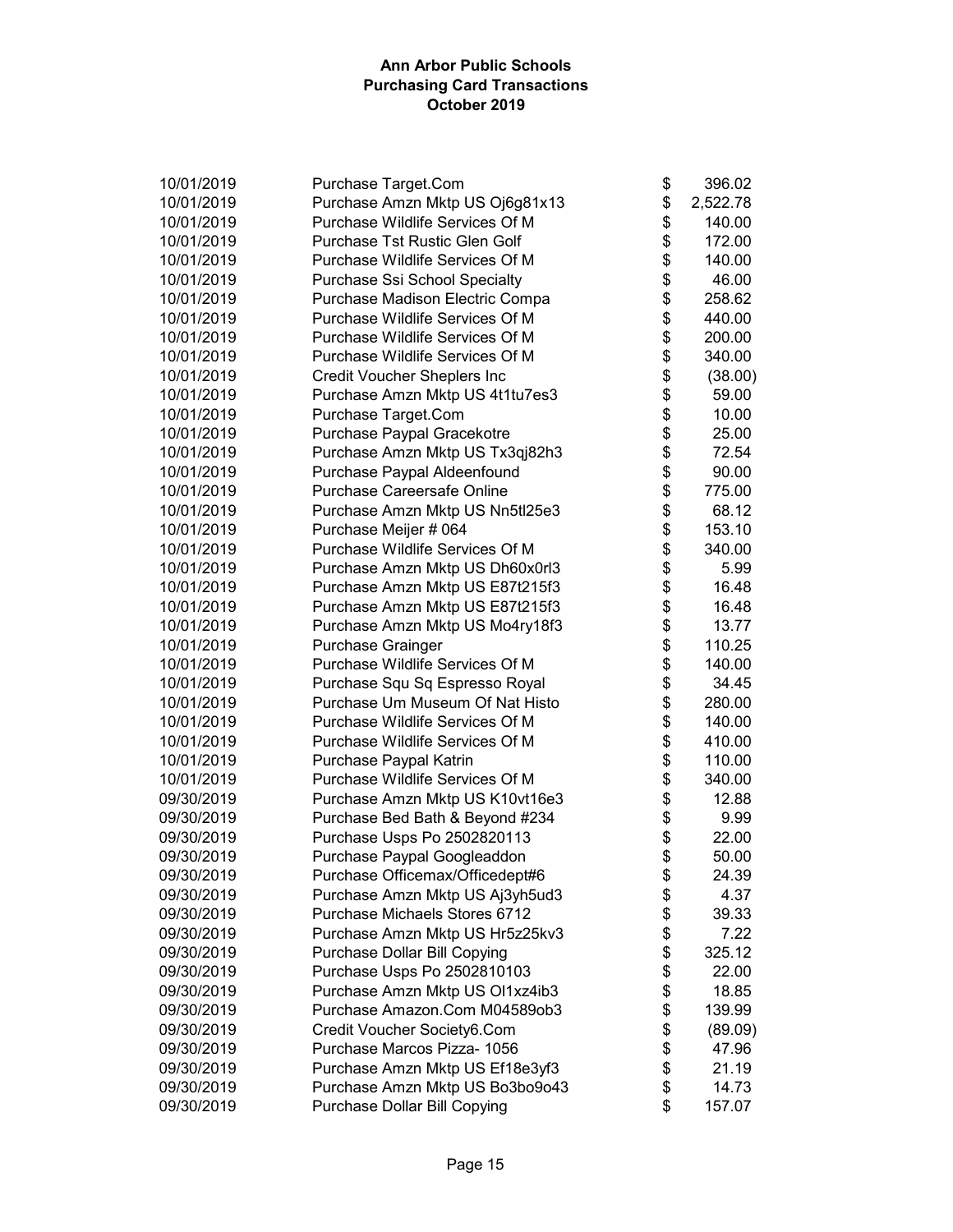| 09/30/2019 | Purchase Amzn Mktp US 8w63j9p43     | \$<br>12.95    |
|------------|-------------------------------------|----------------|
| 09/30/2019 | Purchase Amzn Mktp US I95wc9623     | \$<br>10.98    |
| 09/30/2019 | Purchase Dollar Bill Copying        | \$<br>225.41   |
| 09/30/2019 | Purchase Usps Po 2525100130         | \$<br>8.00     |
| 09/30/2019 | Purchase Amzn Mktp US B33n29yg3     | \$<br>13.03    |
| 09/30/2019 | Purchase Wolverine Commercial F     | \$<br>200.00   |
| 09/30/2019 | Purchase Amzn Mktp US 4v4jq8so3     | \$<br>7.21     |
| 09/30/2019 | Purchase Madison Electric Compa     | \$<br>37.25    |
| 09/30/2019 | Purchase Harbor Freight Tools 1     | \$<br>19.96    |
| 09/30/2019 | Purchase Amzn Mktp US Vj5bm5ky3     | \$<br>12.28    |
| 09/30/2019 | Purchase Amzn Mktp US L11al7pg3     | \$<br>7.15     |
| 09/30/2019 | Purchase Amzn Mktp US Q62631m03     | \$<br>93.39    |
| 09/30/2019 | Purchase Amzn Mktp US 7k6tb78s3     | \$<br>11.76    |
| 09/30/2019 | Purchase D J Wall-St-Journal        | \$<br>19.49    |
| 09/30/2019 | Purchase Amzn Mktp US Ln2jo0dq3     | \$<br>8.02     |
| 09/30/2019 | Credit Voucher Amzn Mktp Us         | \$<br>(9.99)   |
| 09/30/2019 | Purchase Amzn Mktp US Sj7i16ac3     | \$<br>13.10    |
| 09/30/2019 | Credit Voucher Mi Assoc Sch Adm     | \$<br>(400.00) |
| 09/30/2019 | Purchase Amzn Mktp US 6o91y2ja3     | \$<br>15.89    |
| 09/30/2019 | Purchase Amazon.Com 027767jf3 A     | \$<br>132.29   |
| 09/30/2019 | Purchase Amzn Mktp US Ql4ud6en3     | \$<br>9.66     |
| 09/30/2019 | Purchase Amzn Mktp US 1l0yh0th3     | \$<br>5.98     |
| 09/30/2019 | Purchase Int In Cubicle Networ      | \$<br>136.45   |
| 09/30/2019 | Purchase Menards Ann Arbor Mi       | \$<br>136.32   |
| 09/30/2019 | Purchase Amzn Mktp US E70nm61p3     | \$<br>49.90    |
| 09/30/2019 | Purchase Amazon.Com 5c0eq56n3       | \$<br>89.27    |
| 09/30/2019 | Purchase Buschs #1035               | \$<br>39.98    |
| 09/30/2019 | Purchase The Home Depot 2721        | \$<br>208.91   |
| 09/30/2019 | Purchase Amzn Mktp US A203c6su3     | \$<br>41.12    |
| 09/30/2019 | Purchase TIf Nortons Flowers An     | \$<br>75.00    |
| 09/30/2019 | Purchase Amzn Mktp US V29zi76u3     | \$<br>8.99     |
| 09/30/2019 | Purchase Amzn Mktp US X80yp9603     | \$<br>8.32     |
| 09/30/2019 | Purchase Rei Greenwoodheinemann     | \$<br>22.00    |
| 09/30/2019 | Purchase Meijer # 027               | \$<br>14.34    |
| 09/30/2019 | Purchase Amzn Mktp US Gw9qy5xw3     | \$<br>7.97     |
| 09/30/2019 | <b>Purchase Dollar Bill Copying</b> | \$<br>93.28    |
| 09/30/2019 | Purchase Trane Supply-113416        | \$<br>12.91    |
| 09/30/2019 | Purchase Officemax/Officedept#6     | \$<br>40.18    |
| 09/30/2019 | Purchase Amzn Mktp US Yc7uv3p63     | \$<br>7.97     |
| 09/30/2019 | Purchase Amzn Mktp US F932a3u13     | \$<br>13.09    |
| 09/30/2019 | Purchase Amzn Mktp US 940gv58q3     | \$<br>7.37     |
| 09/30/2019 | Purchase Amzn Mktp US 7q1nv4qo3     | \$<br>5.46     |
| 09/30/2019 | Purchase Amzn Mktp US Cp0ic34x3     | \$<br>14.16    |
| 09/30/2019 | Purchase Amzn Mktp US Hp5g02f13     | \$<br>6.43     |
| 09/30/2019 | Purchase Amazon.Com S92c53z43       | \$<br>4.88     |
| 09/30/2019 | Purchase Amzn Mktp US Qe5zu16j3     | \$<br>9.18     |
| 09/30/2019 | Purchase Amazon.Com Qd2x77w83 A     | \$<br>99.76    |
| 09/30/2019 | Purchase Amzn Mktp US Dw9pe4423     | \$<br>13.99    |
| 09/30/2019 | Purchase Shell Oil 574417261qps     | \$<br>45.50    |